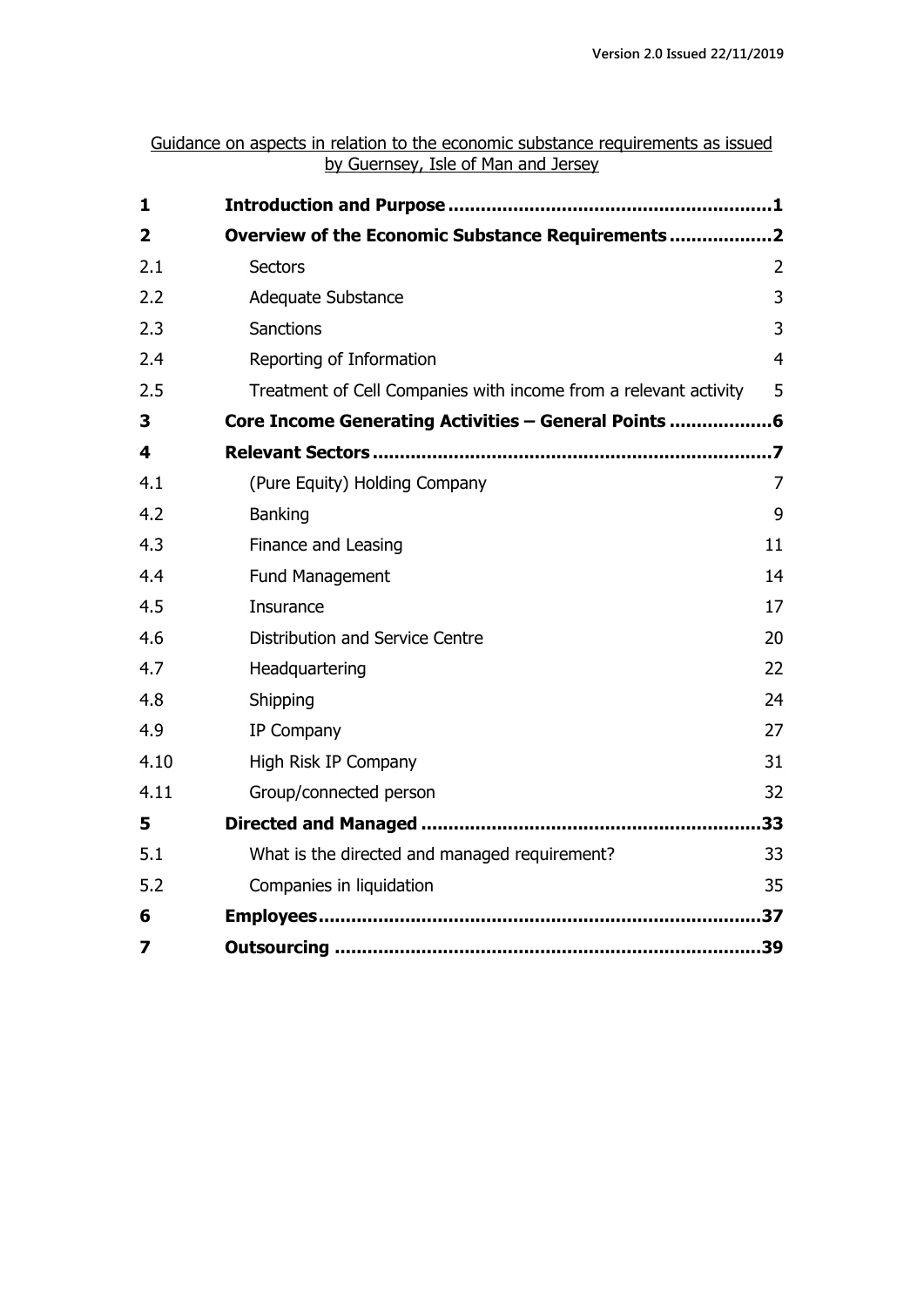## <span id="page-1-0"></span>**1 Introduction and Purpose**

Legislation introducing economic substance requirements for companies in the Crown Dependencies<sup>1</sup> was approved by the respective parliaments in December 2018.

The legislation applies to all companies resident for tax purposes in the Crown Dependencies and is effective for accounting periods commencing on or after 1 January 2019.

This document is the second piece of guidance to be issued jointly by the Crown Dependencies. This document provides additional guidance on the scope and application of the economic substance legislation.

This guidance is being published now, to enable industry to engage and provide feedback, however is to be treated as a work in progress recognising that further technical aspects will develop through further discussions with the Organisation for Economic Co-operation and Development Forum on Harmful Tax Practices and the European Union Code of Conduct Group on Business Taxation.

The tax administrations from the Crown Dependencies will continue to work together to further develop this guidance which will be updated periodically, and will be complemented by Island specific guidance.

The guidance is principles based and therefore, cannot cover specific scenarios and will not replace the need to take independent professional advice.

Whilst the terms used within each Island's legislation may differ slightly, the text of this joint document is drafted in a generic manner so as to explain the scope and application of the legislation as it will be across all three Islands.

This document should be read in conjunction with the jointly issued document [Key](https://www.gov.je/SiteCollectionDocuments/Tax%20and%20your%20money/ID%20Economic%20Substance%20Key%20Aspects%2020181221.pdf)  [aspects in relation to economic substance requirements](https://www.gov.je/SiteCollectionDocuments/Tax%20and%20your%20money/ID%20Economic%20Substance%20Key%20Aspects%2020181221.pdf) and the legislation applicable in each Island, which can be found at:

| <b>Jersey</b> |  | Taxation (Companies-Economic Substance)(Jersey) Law 2019 |  |  |
|---------------|--|----------------------------------------------------------|--|--|
|               |  |                                                          |  |  |

- Isle of Man [isle-of-man-legislation-income-tax-substance-requirements-order-](https://www.gov.im/media/1363889/approved-isle-of-man-legislation-income-tax-substance-requirements-order-2018.pdf)[2018.pdf](https://www.gov.im/media/1363889/approved-isle-of-man-legislation-income-tax-substance-requirements-order-2018.pdf)
- Guernsey <https://www.gov.gg/economicsubstance>

Any comments should be directed to the respective tax administrations in Guernsey, the Isle of Man or Jersey.

-

<sup>&</sup>lt;sup>1</sup> Guernsey, the Isle of Man and Jersey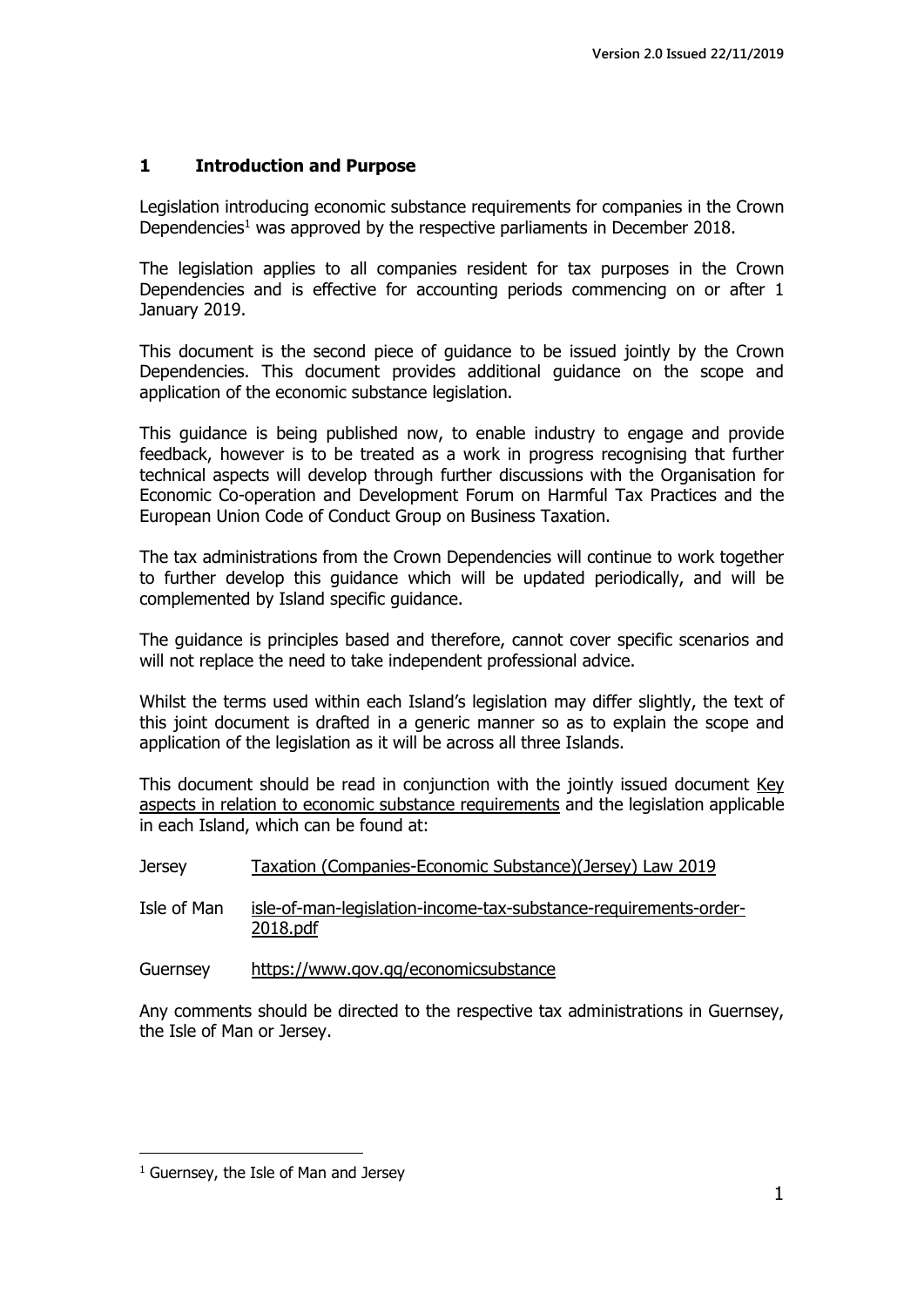# <span id="page-2-0"></span>**2 Overview of the Economic Substance Requirements**

The economic substance requirements apply to all companies that are tax resident in the Island and which have income from a relevant sector in any accounting period commencing on or after 1 January 2019.

Income for the purposes of the economic substance requirement is gross income not taxable income/profit or accounting income/profit.

If there is any indication that a company is seeking to manipulate or artificially suppress its income to avoid being subject to substance requirements the respective Tax Administrations will take the appropriate action.

## <span id="page-2-1"></span>**2.1 Sectors**

The relevant sectors are:

- Banking
- Insurance
- Shipping
- Fund management (not including Collective Investment Vehicles)
- Finance and leasing
- Headquartering
- Distribution and Service Centres
- Operation of a Holding Company
- Holding intangible property (Intellectual Property)

The legislation for each Island includes a definition of the activity that falls within each of these sectors.

Collective investment vehicles are out of scope if they are subject to regulation in the Island. However, subsidiaries of a CIV will have to ensure they meet the substance requirements in relation to any relevant activities.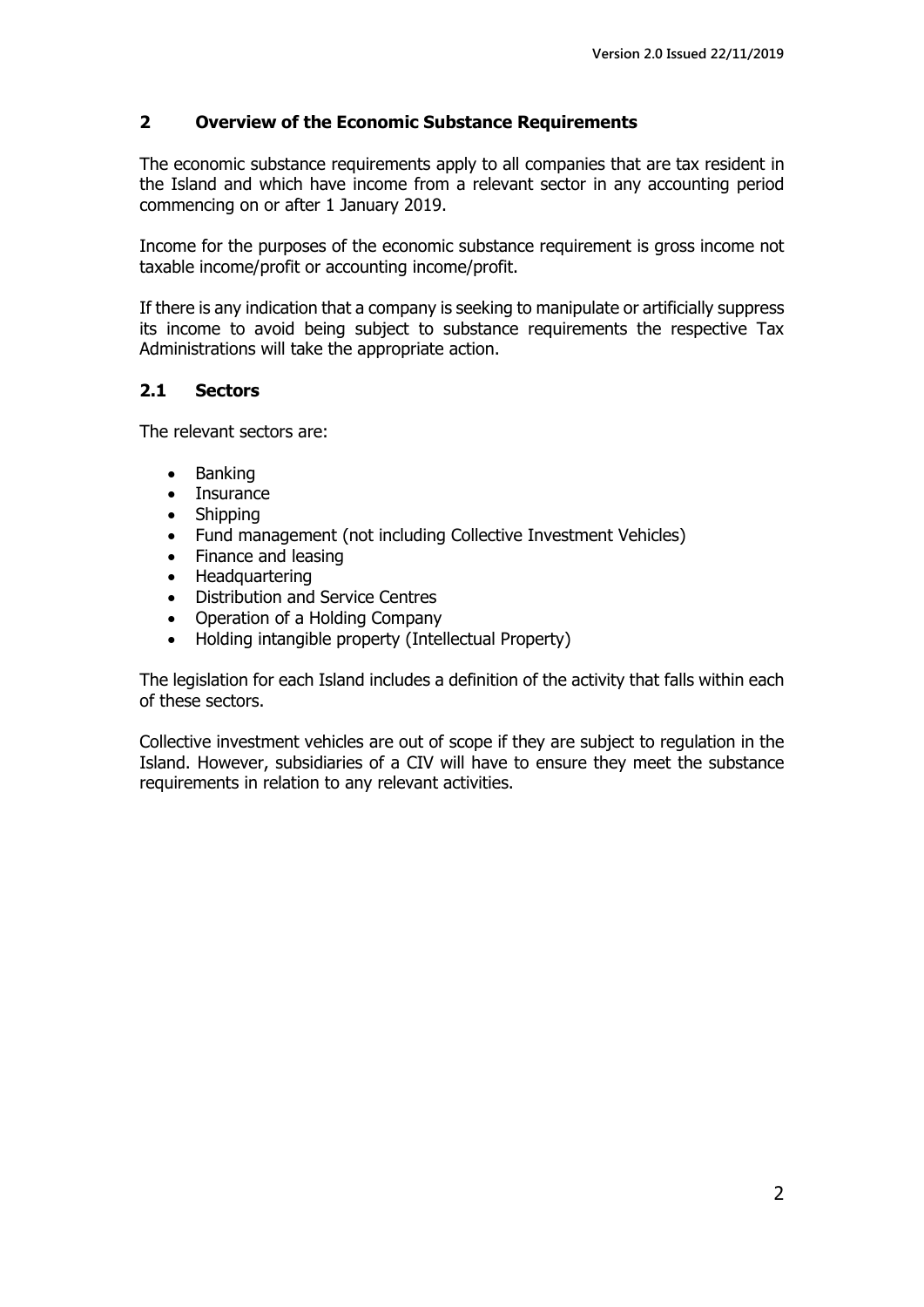## <span id="page-3-0"></span>**2.2 Adequate Substance**

All companies with activities and income in a relevant sector in an accounting period will be required to demonstrate that they have adequate substance in the Island.

The adequate substance requirements, will generally require that a company:

- (a) is directed and managed in the Island;
- (b) has an adequate number of (qualified) employees proportionate to the level of activity carried on in the Island;
- (c) has adequate expenditure proportionate to the level of activity carried on in the Island;
- (d) has an adequate physical presence in the Island; and
- (e) conducts core income-generating activity ('CIGA') in the Island

There are reduced requirements for (pure equity) holding companies, which will be outlined in later guidance.

## <span id="page-3-1"></span>**2.3 Sanctions**

If a company in a relevant sector does not meet the economic substance requirement in an accounting period, it will be subject to sanctions.

These sanctions include exchange of information with Competent Authorities in other jurisdictions, financial penalties and, ultimately, striking off the companies register.

Exchange of information with Competent Authorities in other jurisdictions will take place in respect of each period that the company fails to meet the economic substance requirement.

Exchange of information will also take place in respect of all High-Risk IP Companies (see chapter 4.10), whether the company fails the economic substance requirement or not.

Exchange of information will take place with the Competent Authority in the jurisdiction where the immediate parent company, ultimate parent company and the ultimate beneficial owners are resident.

Such exchange of information will be made in accordance with the existing international tax exchange agreements in place between the Island and the jurisdiction of residence.

Financial penalties will be charged in respect of each period in which the company fails to meet the economic substance requirements, and will increase in cases of repeated periods of failure.

Referring the company for strike off from the register is the ultimate sanction where there are repeated periods of failure.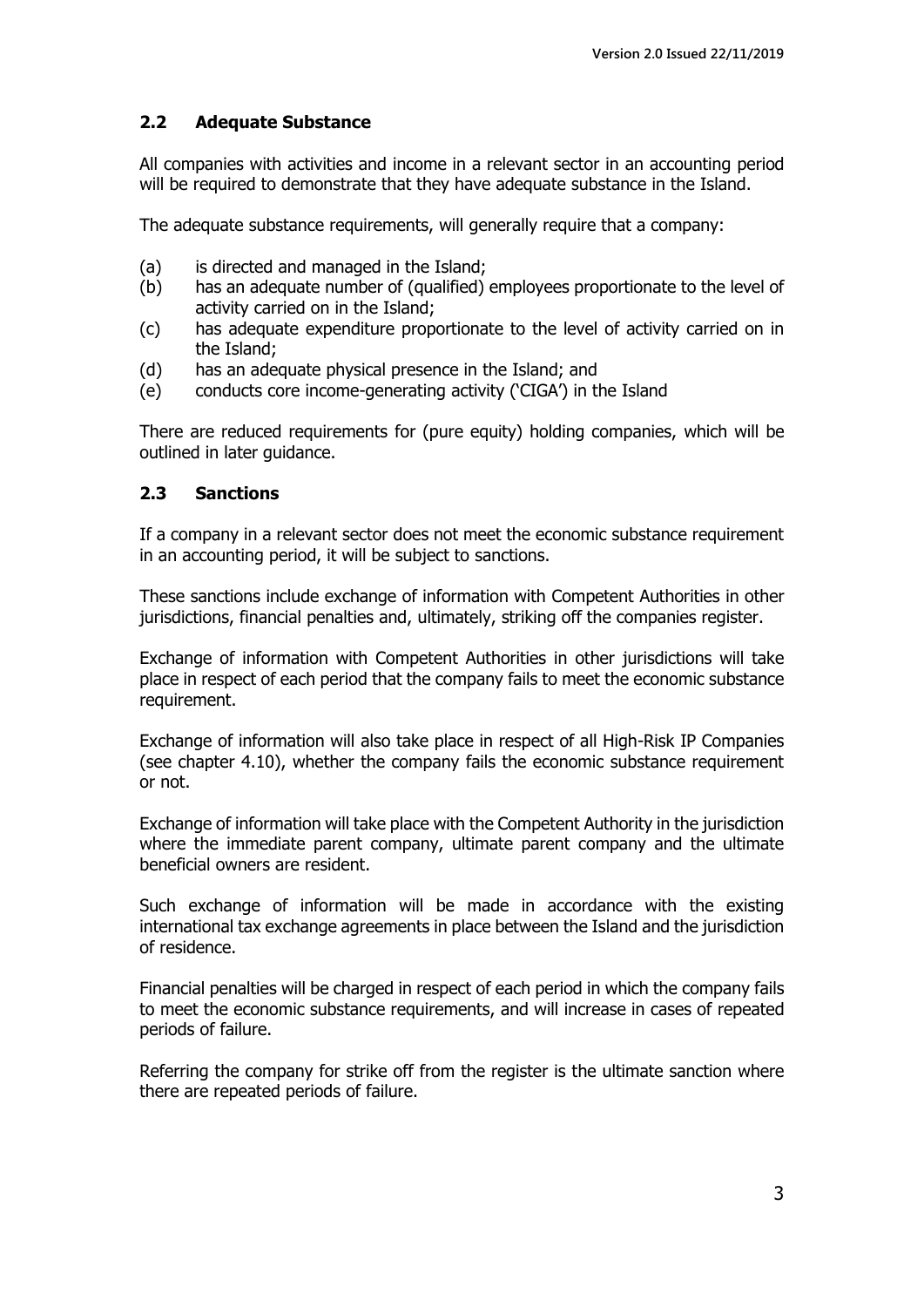# <span id="page-4-0"></span>**2.4 Reporting of Information**

As part of its income tax filing process, companies carrying on relevant activities will be required to provide the following information:

- business/income types in order to identify the type of relevant activity;
- amount and type of gross income by relevant activity this will generally be the turnover figure from the financial statements<sup>2</sup>;
- amount of operating expenditure by relevant activity this will generally be the company's operating expenditure from the financial statements, excluding capital;
- details of premises business address;
- number of (qualified) employees, specifying the number of full time equivalents - see section 6 below;
- confirmation of the Core Income Generating Activities (CIGA) conducted for each relevant activity;
- the financial statements; and
- confirmation of whether any CIGA have been outsourced and if so relevant details.
- net book value of tangible assets.

It is expected that the carrying on of relevant activities will result in the generation of income.

The legislation in each Island also includes specific powers to request additional information in relation to any substance information provided on or with the income tax return.

The legislation also includes specific sanctions to address circumstances where companies have acted so as to avoid or seek to avoid the application of the economic substance requirements.

<sup>-</sup> $2^2$  Gross income and operating expenditure should be the figures from the financial statements, provided they have been prepared in accordance with recognised accounting principles.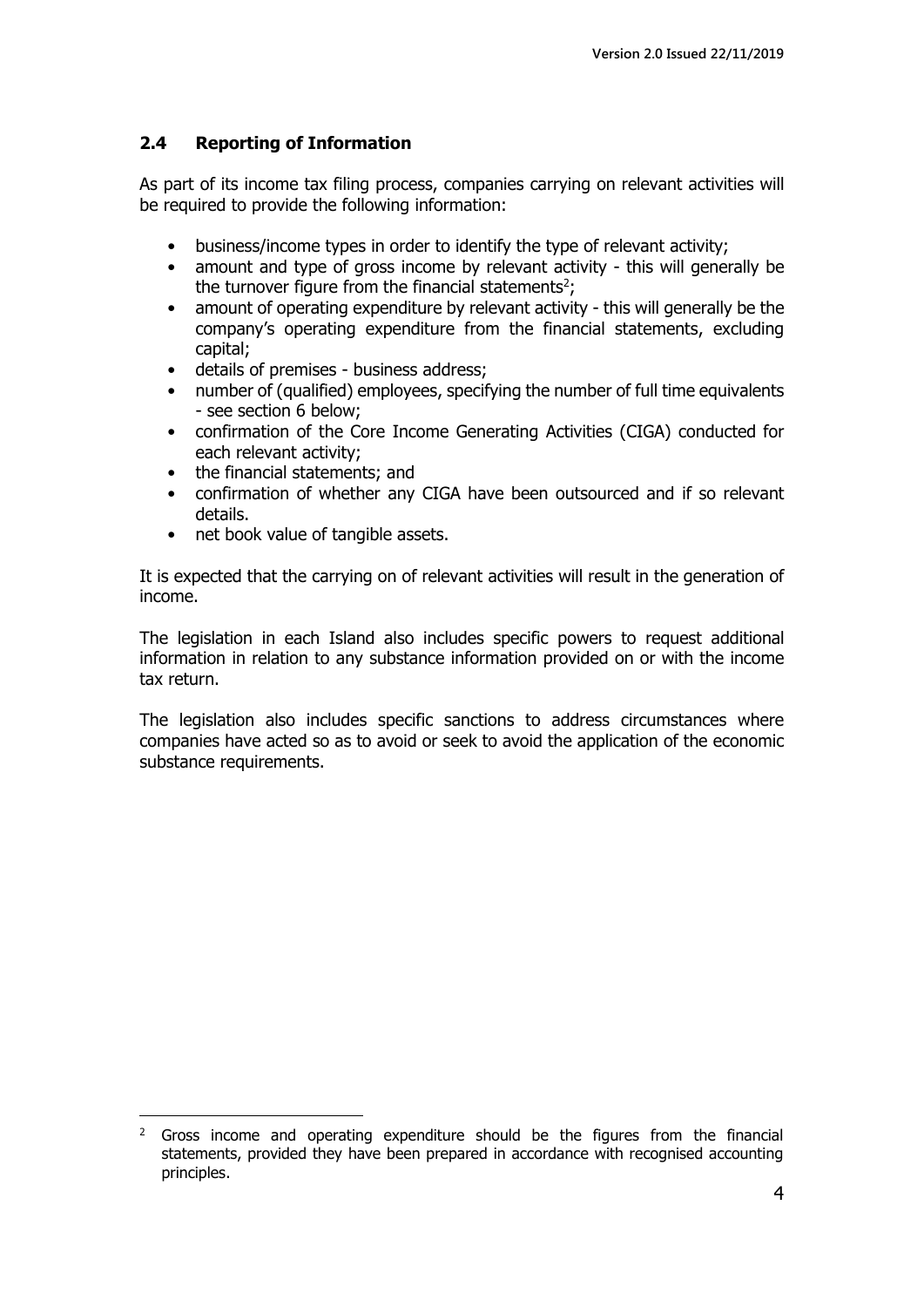# <span id="page-5-0"></span>**2.5 Treatment of Cell Companies with income from a relevant activity**

Cell companies can be either Protected Cell Companies (PCC) or Incorporated Cell Companies (ICC). Whilst both PCCS and ICCs are subject to the economic substance requirements when they have income from a relevant activity, how the requirements are applied varies.

A PCC is a single legal entity.

The tax treatment reflects this status, therefore a PCC will be required to satisfy the economic substance requirements at a whole entity level including the activities and resources of all its protected cells (ie each cell will need to demonstrate that it conducts CIGA in the island).

The individual protected cell is not itself a corporate body and so its activities and resources form part of the overall substance information to be reported by the PCC, and it is not required to report any economic substance requirements on its own account.

An ICC is a legal entity; its incorporated cells are also legally separate entities.

The ICC will only have to satisfy the economic substance test in relation to any activities it conducts itself, and not for any relevant activities conducted by its incorporated cells (IC), and not taking into consideration any resources of its ICs.

Each IC will have to satisfy the economic substance test in relation to its own activities and referring to its own resources, without taking into consideration any resources of any other ICs or the ICC.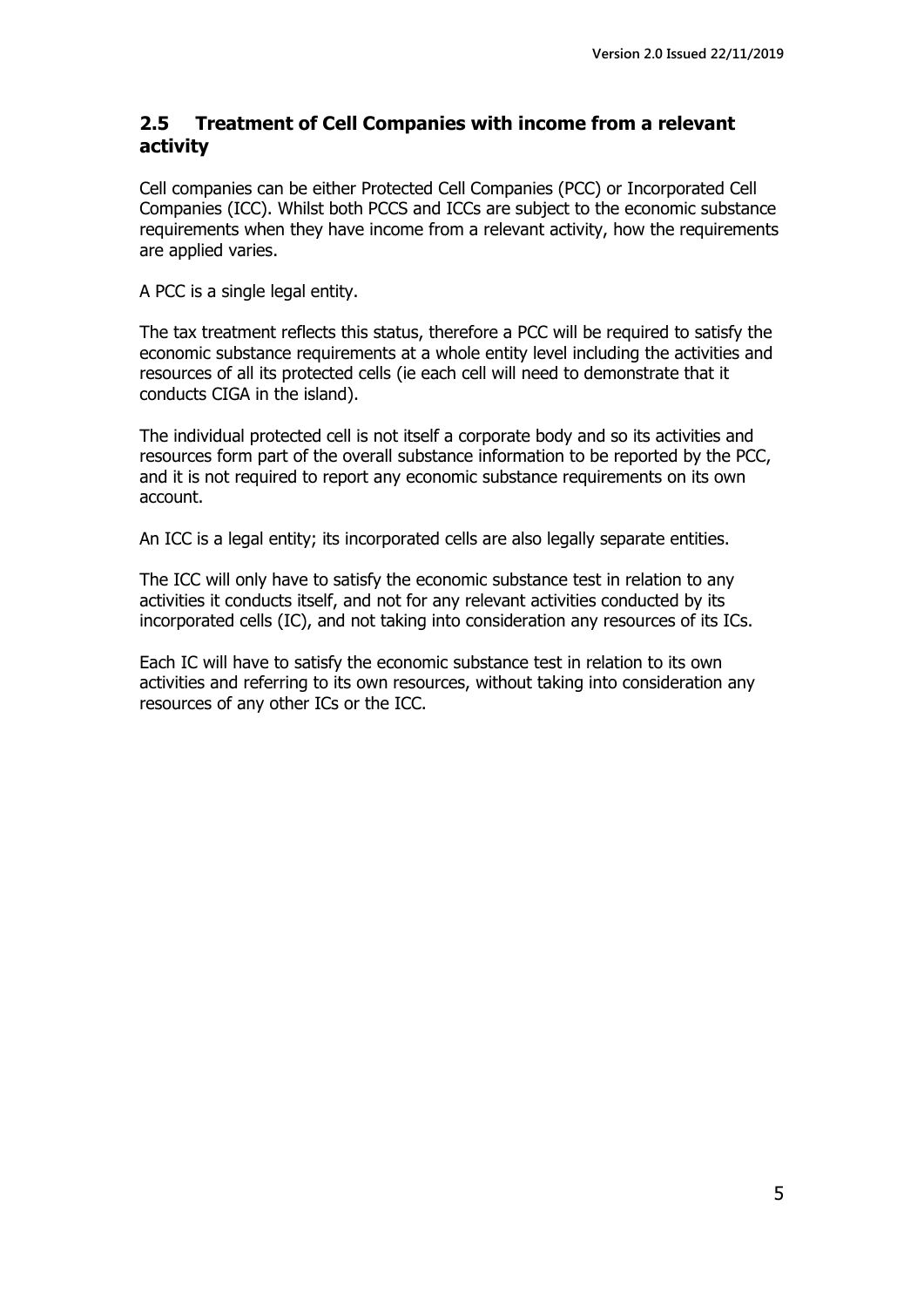## <span id="page-6-0"></span>**3 Core Income Generating Activities – General Points**

CIGA are the key essential and valuable activities that generate the income of the company. It is not necessary for the company to perform all of the CIGA listed in the legislation for the particular sector, but it must perform the CIGA that generate the income it has.

In order to meet the economic substance requirement the CIGA that generate the income must be performed in the Island. Where the CIGA involves making relevant decisions, then the majority of those making the decisions must be present in the island when the decision is made, otherwise the decision will not be considered to be made in the Island.

Activities undertaken outside the Island must not be core income generating activities. For example, general support functions such as IT support or HR functions are a necessary activity for the majority of companies, but they do not generate income for the company.

The taking of decisions outside the Island would generally indicate performance of CIGA outside the island. However, isolated decisions may be taken outside the Island **provided that** it can be evidenced that the decisions taken and the CIGA undertaken in the Island are of a quality and quantity to clearly outweigh the question that the CIGA involving the decisions is undertaken outside the Island.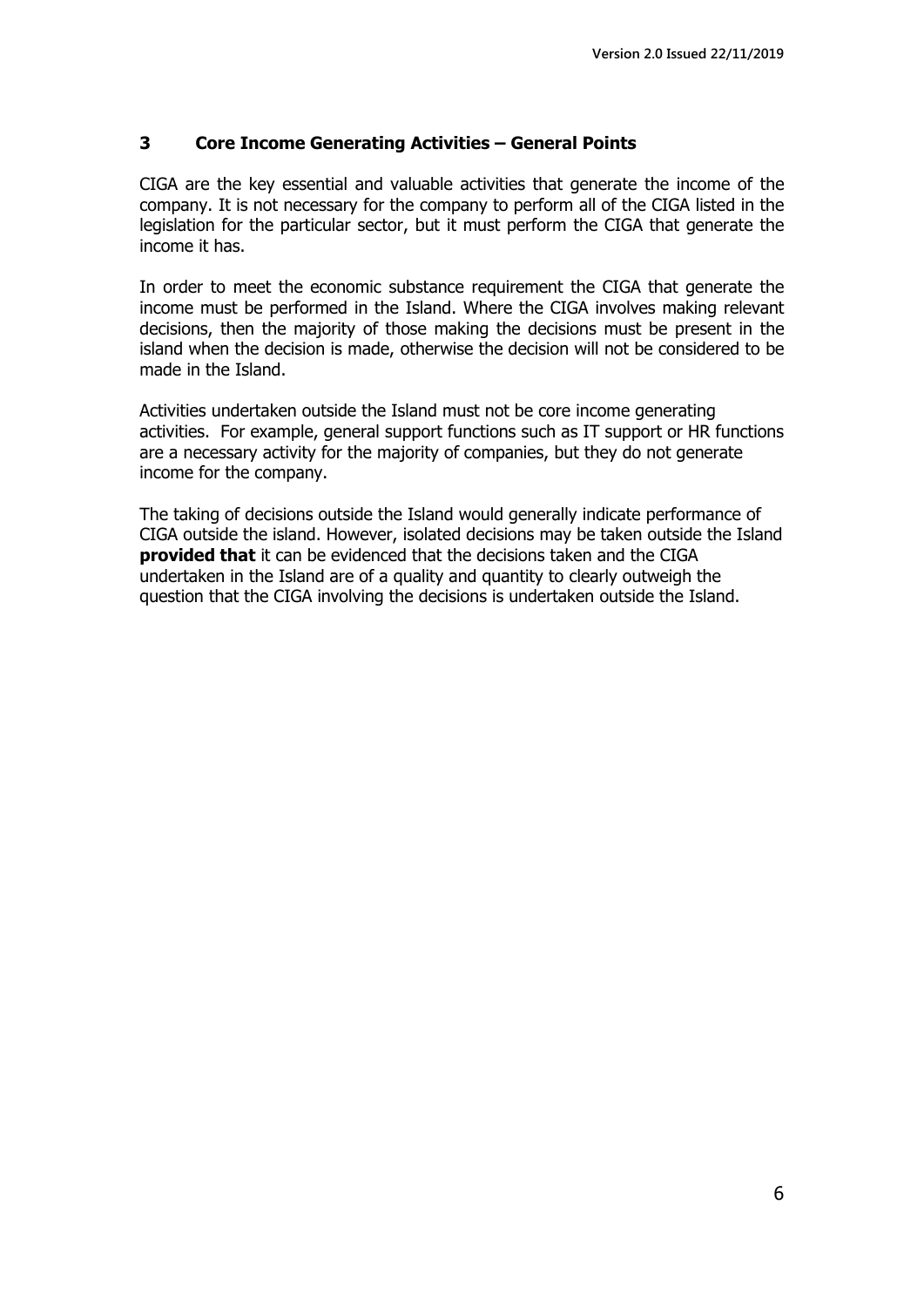# <span id="page-7-0"></span>**4 Relevant Sectors**

There follows for each relevant sector a summary of the scope, the applicable CIGA and some basic scenarios which meet the economic substance requirement and some basic scenarios which do not meet the economic substance requirement. The scenarios are not exhaustive, instead they are designed to demonstrate the principles that should be applied across each of the relevant sectors to companies within scope.

The full definitions are not repeated, so the Island specific legislation should be read in conjunction with this document.

# <span id="page-7-1"></span>**4.1 (Pure Equity) Holding Company**

A company will be regarded as a (pure equity) holding company if its sole function is to acquire and hold equities, and the equities in question are controlling stakes in other companies.

If a company carries on any other relevant activity (whether or not for profit), then it would not fall within the definition of a (pure equity) holding company. It would remain subject to the higher substance requirements of that other relevant activity.

As specified on page 41 of the OECD Action 5 2017 Progress Report, for holding companies that hold a variety of assets and earn different types of income (e.g. interest, rents, and royalties), the core income generating activities would be those activities that are associated with the income that the holding companies earn, as determined by the discussion above. (For example, a holding company that receives benefits for banking income would be required to have the core income generating activities associated with banking companies.) Such companies must therefore comply with the full substance requirements of that relevant activity.

If a company meets the criteria to be regarded as a (pure equity) holding company, the placing of dividend monies received on deposit or using them to acquire and passively hold other securities such as gilts, will not constitute a "commercial activity" and therefore the company will still be regarded as a (pure equity) holding company and subject to substance requirements.

### **Examples:**

- 1. Midco Ltd is an intermediary (pure equity) holding company in a group structure, it holds 100% of the shares in three other companies and receives dividends annually. This is Midco Ltd's only activity. Midco Ltd is a (pure equity) holding company.
- 2. Restaurant Ltd runs 2 restaurants, it also acquired all the shares in another company Bistro Ltd which is constructing a new restaurant. Restaurant Ltd will not be a (pure equity) holding company as besides holding shares it is in the business of running restaurants.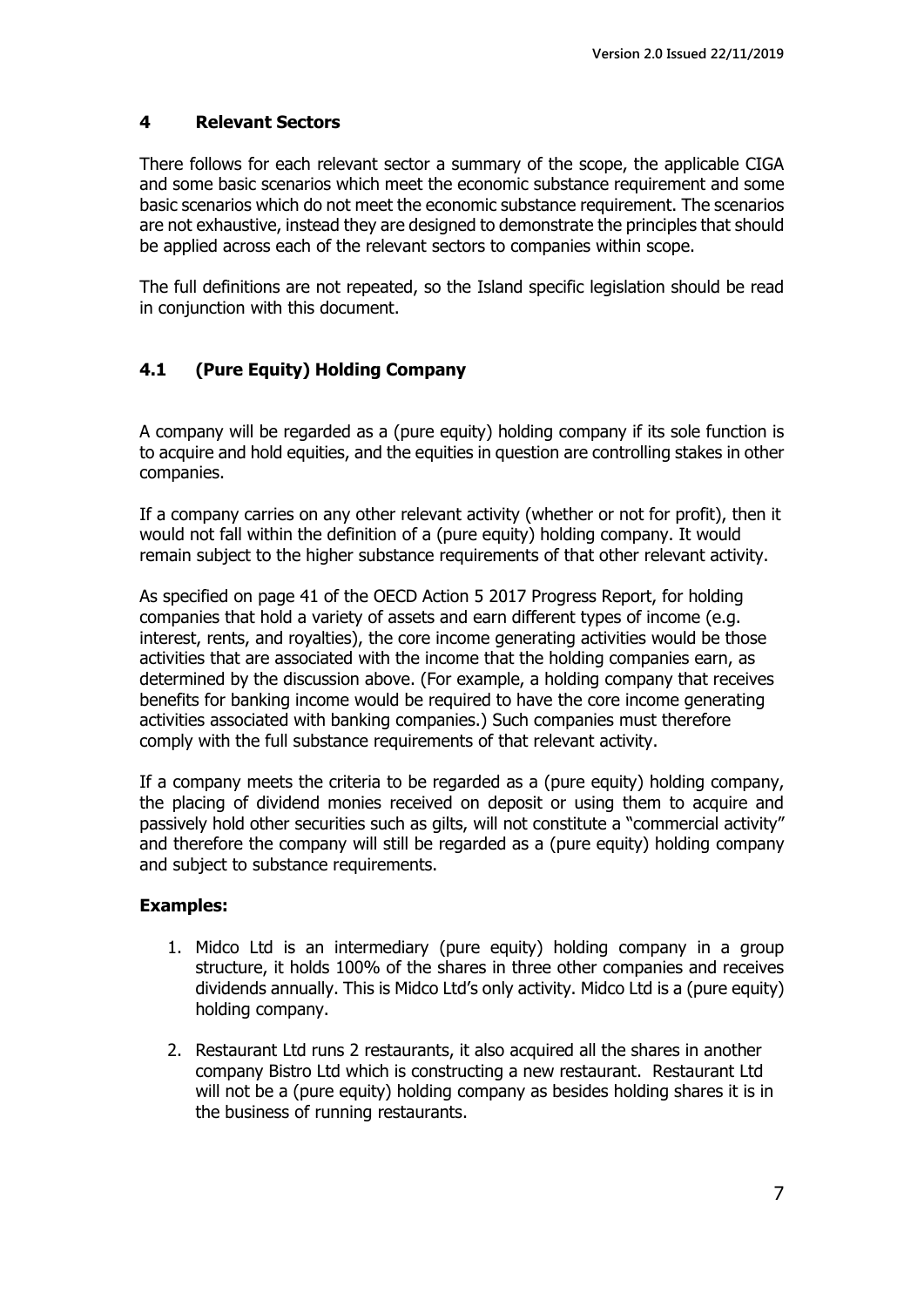3. Trust Services Ltd acts as trustee to a number of unconnected trusts, holding assets in its capacity as trustee. As Trust Services Ltd commercially provides trustee services and is not the beneficial owner of the assets, it will not be a (pure equity) holding company, but should consider if it carries on any other relevant activities for its own account, not acting as trustee.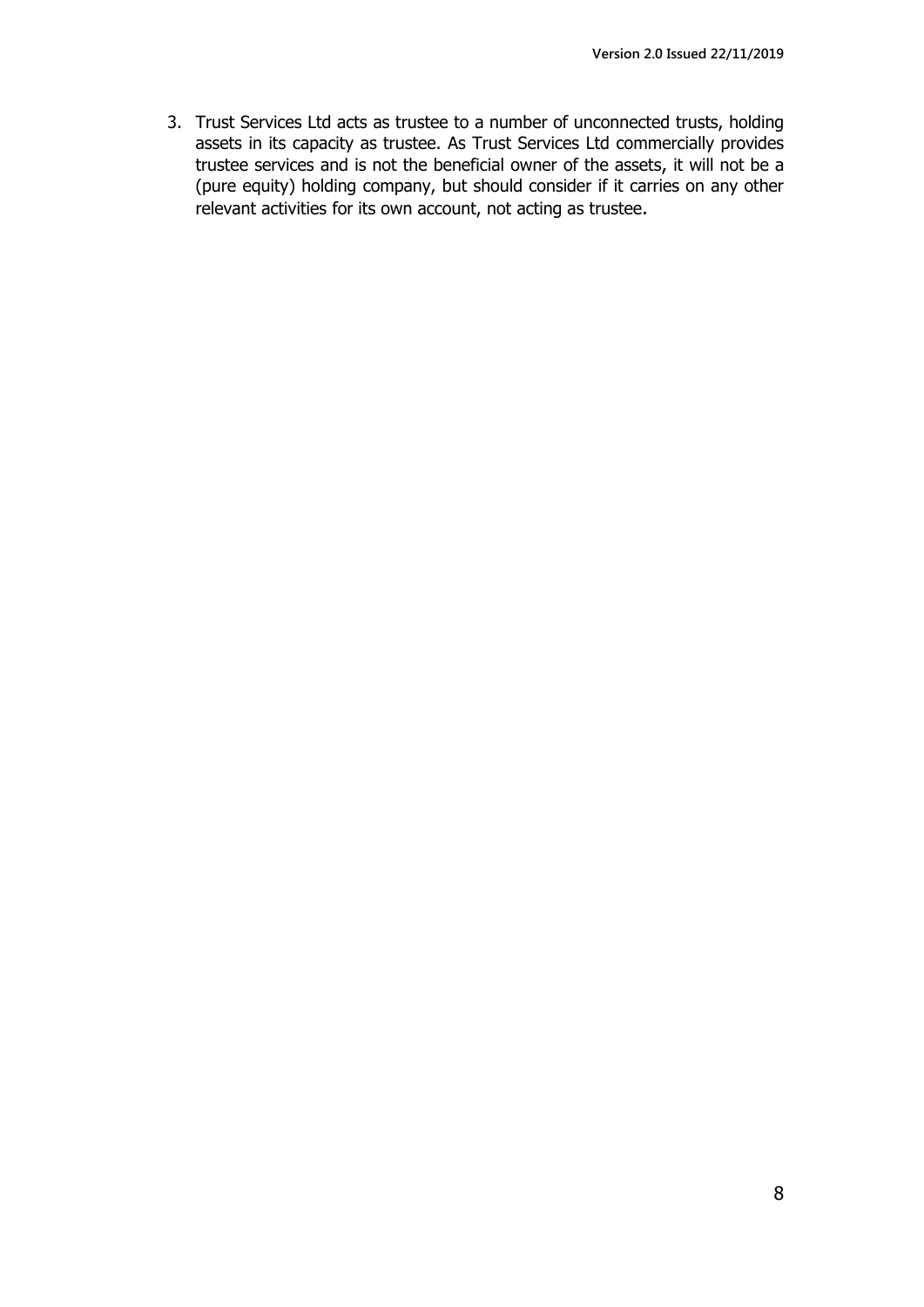## <span id="page-9-0"></span>**4.2 Banking**

The companies within the scope of these activities are deposit taking businesses which are subject to regulation as banks in each of the Islands.

All such companies should be easily identifiable as they are required in all 3 Islands to hold a licence issued by the financial regulator.

### **Examples:**

High Street Savings Ltd has a number of branches from which it offers current or savings accounts and other banking services. It is clearly a bank and regulated as such.

Banking Services Ltd is part of a banking group, however it does not take deposits, it only provides advisory and other services to clients of the banking group. Banking Services Ltd would not be conducting deposit taking activities although it may be conducting activities which fall into another relevant activity category.

## **4.2.1 Core Income Generating Activities (CIGA) for Banking**

The legislation sets out a list of CIGA for banking, which are described below.

'**raising funds, managing risk including credit, currency and interest risk**' – these are the activities of ensuring the bank has an adequate capital base. Whilst raising funds clearly includes taking deposits it can also include going to the money markets, issuing bonds or new capital. The risks to be managed will be linked to ensuring that this capital base is not eroded.

'**taking hedging positions**' – banks need to ensure that where there is risk they mitigate it, this is often done by taking hedging positions. In such situations the bank must be able to show that it has taken the decisions.

'**providing loans, credit or other financial services to customers**' – banks will utilise the moneys they have received from deposits to provide other financial products and services, such as loans and mortgages, to customers. There is a wide range of products and services which may be offered. The term "customer" is not just limited to retail customers, but could also be corporate groups, or other financial institutions. The bank will need to be able to show it offers such financial products and services.

'**managing capital and preparing reports and returns for bodies with supervisory and regulatory functions**' - The banking sector is highly regulated, and there are substantial reporting requirements made of the sector. The bank would need to perform this reporting.

Whilst it is expected that regulated companies carrying on banking will already be able to demonstrate that they conduct the CIGA in the Island, those companies are still subject to the substance requirements.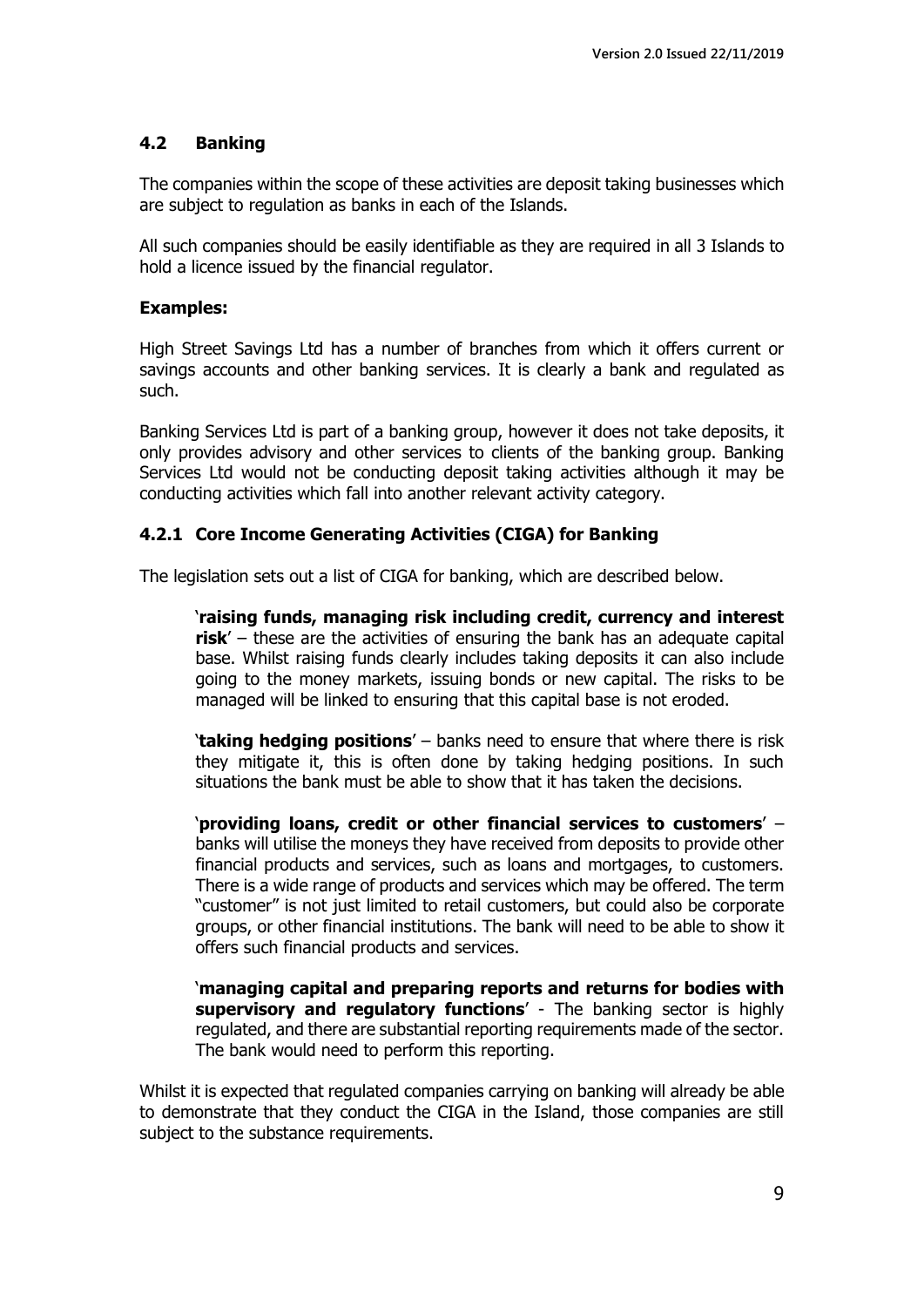The regulatory environment in the Islands for banking activities is such that where there is a possibility that there is a failure relating to CIGA, this would indicate serious regulatory risk, and in such situations discussions with the regulators and the priority of actions to protect the local economy would need to be considered.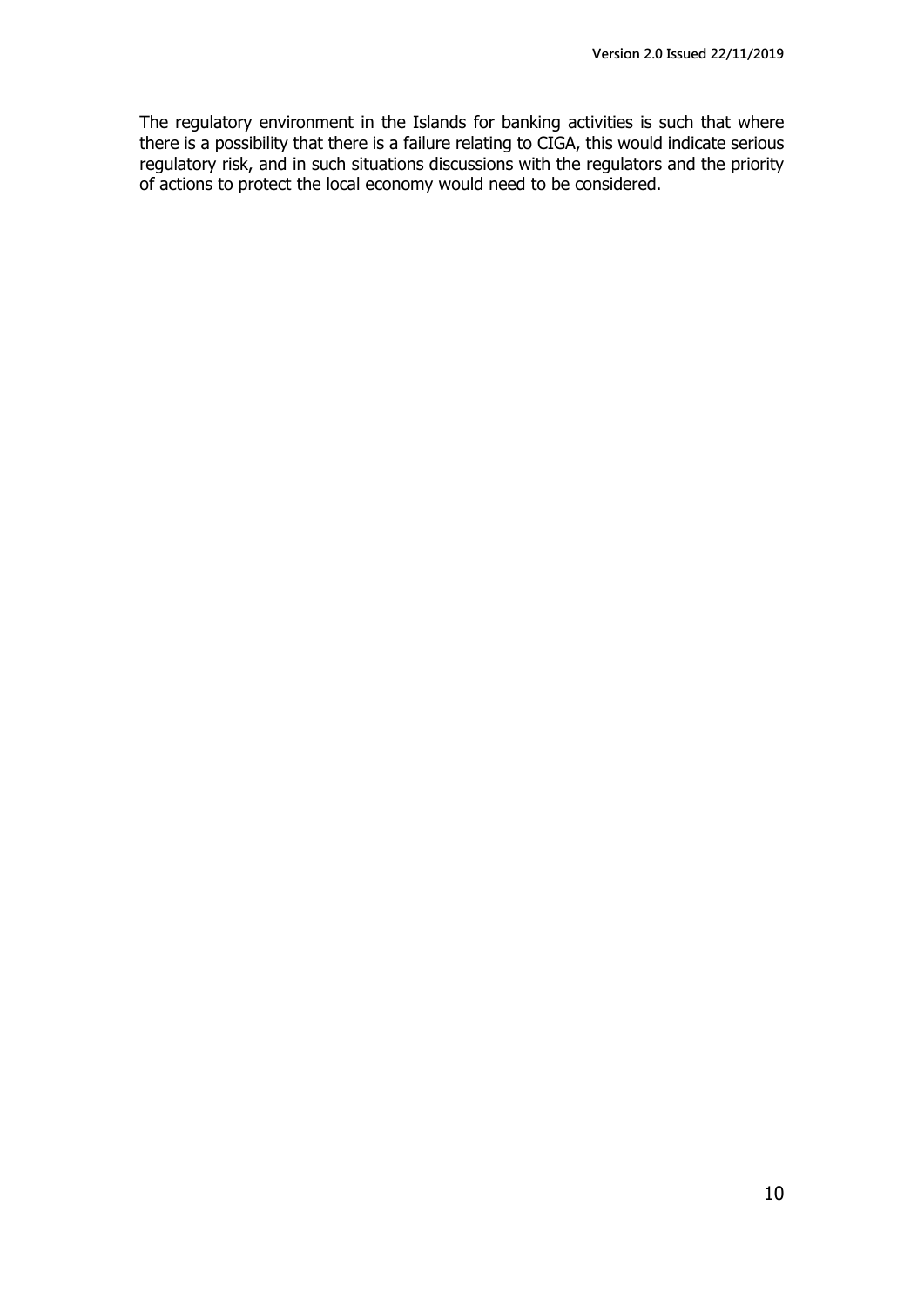# <span id="page-11-0"></span>**4.3 Finance and Leasing**

The definition encompasses any company which offers credit or financing of any kind for consideration, such as loans, hire purchase agreements, long term credit plans, and finance leases in relation to assets other than land. This includes intra-group financing.

The scope also extends to the situation where a loan advanced for consideration by one company, which is within the scope of this sector, is transferred to a different company which then receives the loan capital repayments and consideration.

The scope does not extend to cases where credit is offered and there is no expectation of consideration from the credit when providing it. A lending fee would be consideration, whereas the grant of security in favour of the lender would not constitute consideration.

The scope does not extend to cases where the company has purchased debt securities as an investment, as opposed to providing a credit facility, for example, where the company has purchased gilts, quoted bonds or similar securities which are actively traded on one of the major security exchanges.

In banking, insurance and fund management businesses it may be a normal part of their activities to provide credit, and so these sectors are excluded from being within the scope of Financing and Leasing, to prevent duplicate reporting.

## **Examples:**

**ABC Ltd** lends £1,000,000 to its subsidiary, CDE Ltd, at a 5% interest rate. ABC Ltd's activities would come within the definition of financing and leasing.

The loan of £1,000,000 to CDE Ltd, is transferred by ABC Ltd to another company 123 plc. 123 plc's activities in relation to the loan now come within the definition of financing and leasing. If this was the only loan ABC Ltd held, then ABC Ltd would cease to be carrying on financing and leasing.

**FGH Ltd** is a trading company that provides its customers with 45 days trade credit on invoices. If the customers have not paid their invoice in the 45 days, FGH Ltd will charge late payment interest. This arrangement is not within financing and leasing, as the credit is not offered with the intention of generating interest.

## **4.3.1 Core Income Generating Activities (CIGA) for Financing and Leasing**

The legislation sets out a list of CIGA for financing and leasing, which are described below.

'**Agreeing funding terms**' refers to funding of the lender or lessor itself and includes agreeing the type of funding (e.g. equity/preference shares/debt/bank borrowing etc.), the quantum of funding, the rates of interest payable , the security given (if any), and any covenants.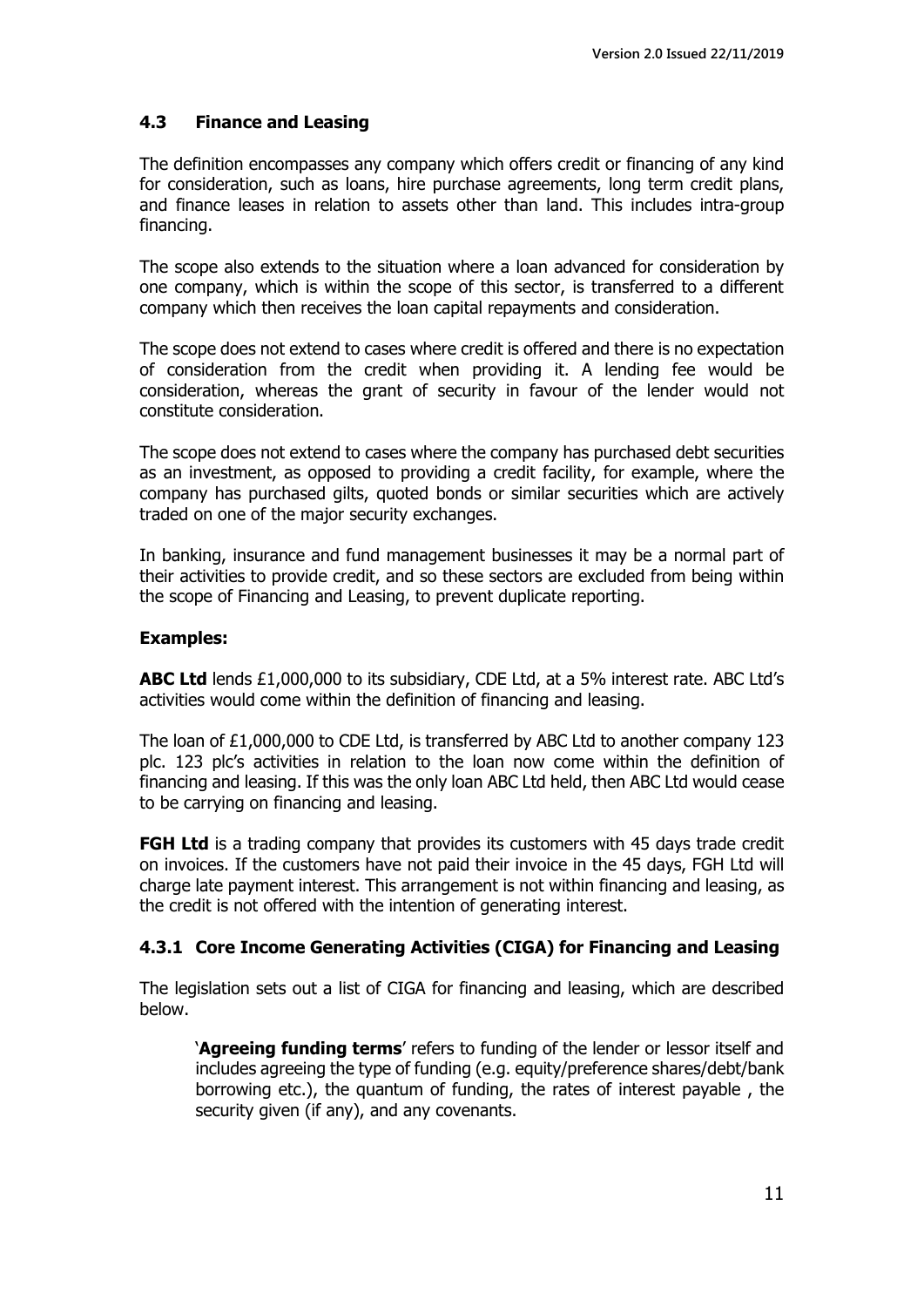'**Identifying and acquiring assets to be leased'**, includes agreeing a suitable price or quantity, identifying sources of those assets, and negotiating the acquisition and the terms of supply.

'**Setting the terms and duration of any financing or leasing**' includes the financial terms, the parameters as to acceptable counterparties, the amounts, rates of interest, the legal agreements and the period for which financing or leasing is to be provided.

'**Monitoring and revising any agreements'** includes the acquisition of data about a borrower or lessee (or group of them), testing against covenants, extending durations of loans, and feeding back into decision making on writing new terms.

'**Managing risk**' includes instigating debt collection, considering spreading of risk across sectors or consumer groups. In leasing it includes monitoring and maintaining the underlying assets.

### **Examples**

### **ABC Ltd**

ABC Ltd is considering the CIGA it performs in relation to its loan of £100,000,000 to its subsidiary CDE Ltd.

ABC Ltd had agreed its funding for the loan from a third party bank; its finance director and his deputy, had compiled the data required, met with a number of banks and negotiated a long term facility with one.

ABC Ltd's Board of Directors in setting the terms of the financing had set the amount it could lend to CDE Ltd, and the rate based on CDE Ltd's assets and expected income streams and ABC Ltd's own financial commitments and requirements for a return.

In order to do this, ABC Ltd had engaged the services of a professional to model different cashflow scenarios from the lending and the borrowing, so that ABC Ltd's Board could better understand the potential risks and rewards, enabling the Board to then ultimately make the final strategic decision.

ABC Ltd has set up a system in which a member of office staff on the Island ensures the information required to undertake the monitoring of both the payments of interest, and the financial data from CDE Ltd are provided in accordance with the agreement, with a process to escalate issues to the finance director.

The finance director takes the information provided and discusses with the Board of ABC Ltd the loan, and its own and CDE Ltd's performance, and ensures they take steps to manage any risks emerging.

ABC Ltd will be regarded for the purposes of the substance requirements as conducting the CIGA in the Island.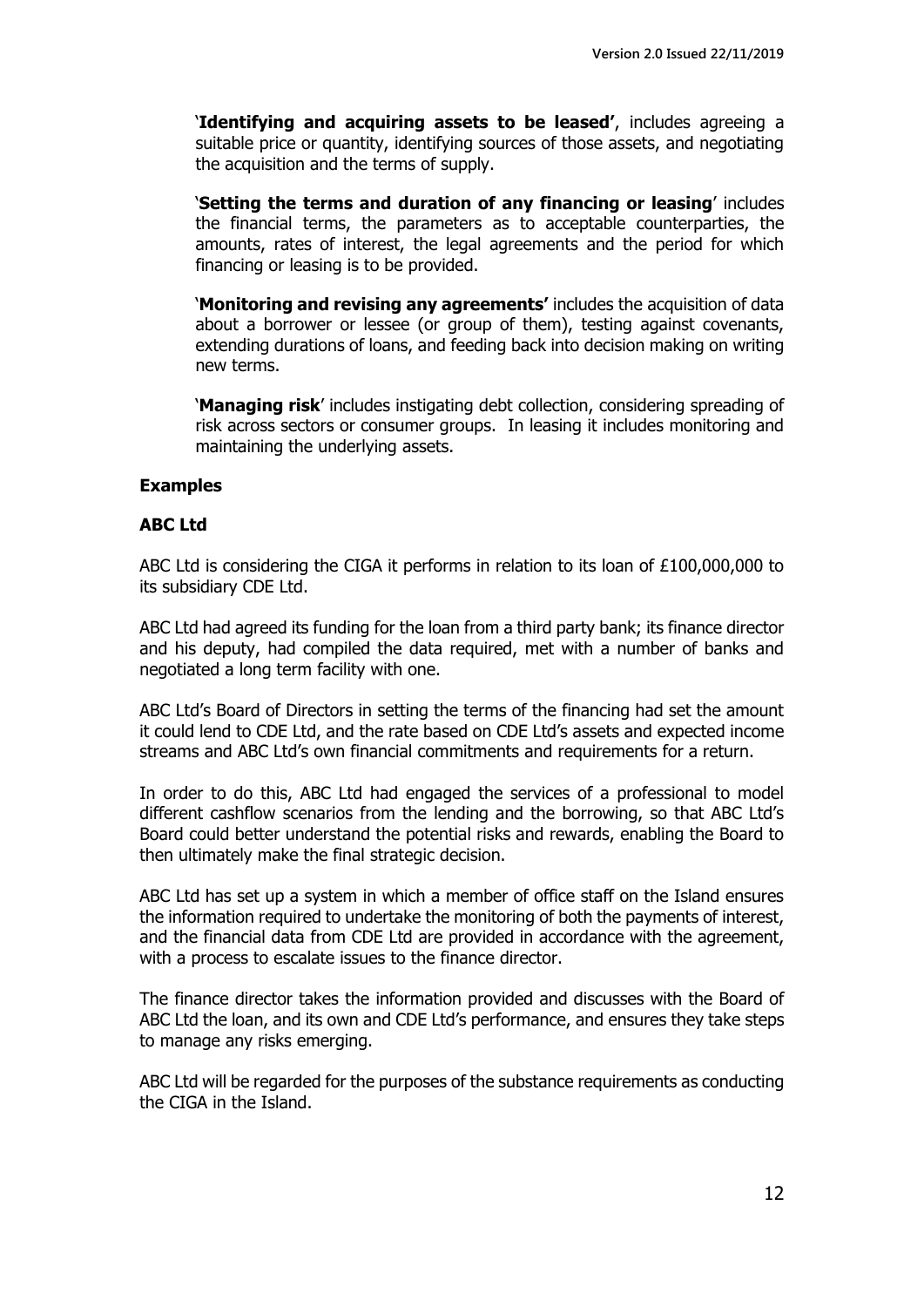# **XYZ Ltd**

XYZ Ltd is a finance leasing company, it has one crane which it leases to an overseas connected company, and is considering the CIGA it performs for this finance leasing.

XYZ Ltd was funded by capital for its initial shares, which it used to acquire the crane, and has determined that it requires no additional funding.

XYZ Ltd had been introduced to the previous crane owners to acquire the crane. XYZ Ltd's Board of Directors approved the proposal to purchase the crane, however, the asset had been identified prior to XYZ Ltd's incorporation and no alternatives were considered once XYZ Ltd had been incorporated.

Whilst the Board of directors of XYZ Ltd considered the finance lease agreement that had been drawn up prior to the incorporation, they did not have the necessary knowledge and expertise to understand the terms of that lease agreement, and they did not seek appropriate specialist advice. Ultimately the Board of directors accepted the agreement as drafted and did not properly consider the terms.

XYZ Ltd outsource their monitoring to a professional adviser, who has a member of staff who spends up to half an hour a week reconciling the monies received as well as sending invoices etc. XYZ Ltd relies on the professional adviser to raise any issues, it does not monitor the professional advisor at all.

XYZ Ltd did not include clauses within the lease agreement to mitigate the risk of the lessee not making the lease payments, or the risk of the crane not being properly maintained or improperly used throughout the duration of the lease.

XYZ Limited will not meet the substance requirement because the company is unable to demonstrate that the CIGA are being performed in the Island.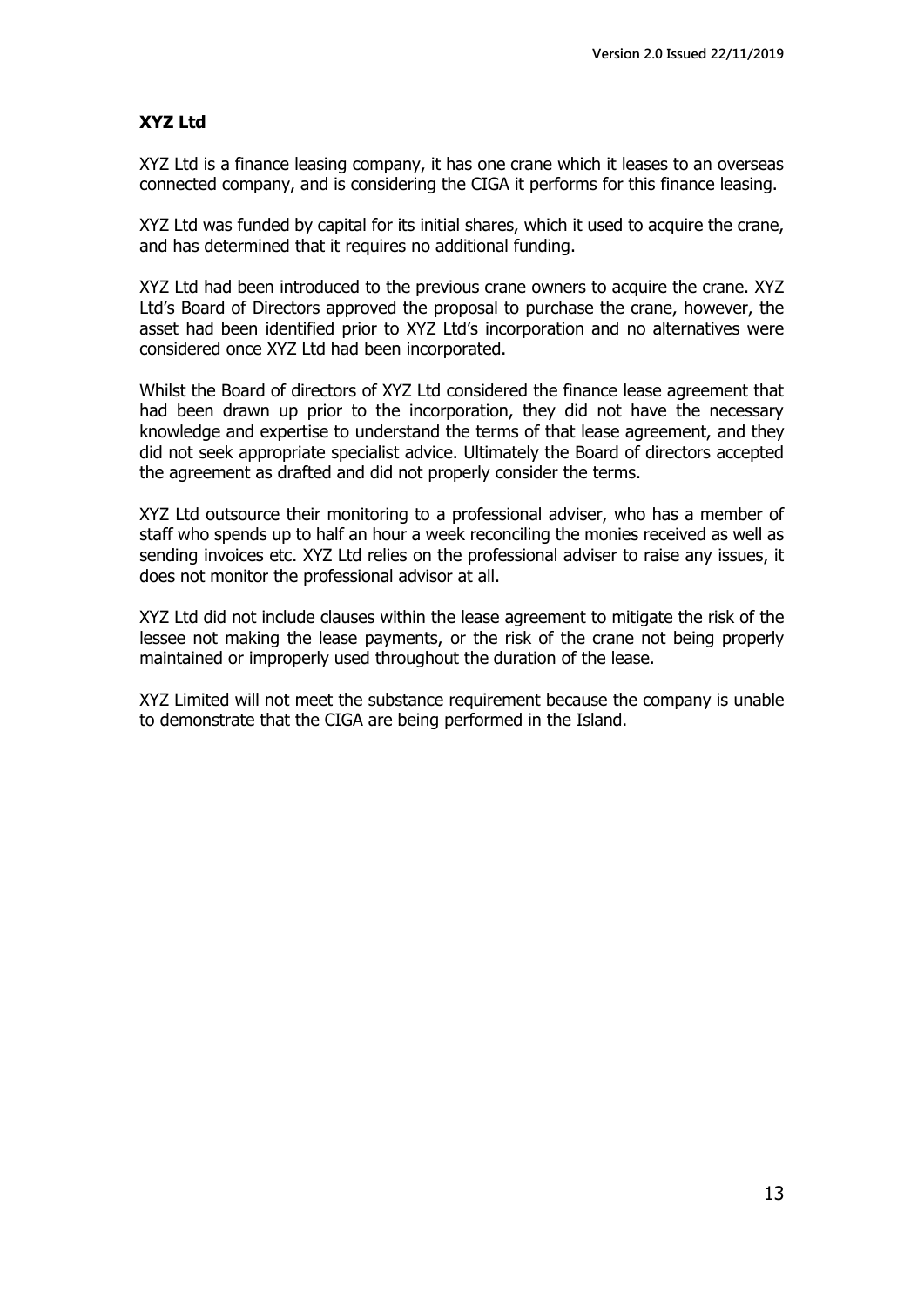## <span id="page-14-0"></span>**4.4 Fund Management**

The definition of fund management encompasses companies which provide management services in relation to funds (i.e. Collective Investment Vehicles) but does not include the fund itself.

Those activities which are caught are the provision of fund management services to a fund, in relation to its investment decisions, and its risk decisions. All companies that provide fund management services are subject to substance requirements. This includes when the fund manager and the CIV are part of the same legal entity<sup>3</sup>.

Other types of services which funds require such as administration, advisory services or custodian services are not within the activities defined.

### **Examples**

-

Black Ltd is a company which undertakes fund management activities in relation to a number of funds which requires it to be licensed, as a fund manager, with the regulator. Such fund management activities are within the scope of the definition, therefore Black Ltd is subject to the substance requirements.

White Ltd is a fund in the Island, it has an administrator in the Island, Red Ltd. Neither White Ltd nor Red Ltd perform fund management activities and so neither are subject to substance requirements.

## **4.4.1 Core Income Generating Activities (CIGA) for Fund Management**

The legislation sets out a list of CIGA for fund management, which are described below.

'**Taking decisions on the holding and selling of investments**' - The CIGA is concentrated on the taking of decisions. A company which is implementing decisions of another entity, by selling investments, does not perform the CIGA. It is a commercial reality that in some circumstances a committee of directors, or an investment committee will take decisions when not all the members are physically present. For a decision to be determined as being taken in a jurisdiction for the purposes of this CIGA, the majority of those making the decision should be physically present in that jurisdiction.

'**Calculating risk and reserves**' - Funds are vehicles where capital is pooled and risks spread over a number of investments. In managing the fund consideration must be given to risk in a number of areas: market risk, credit risk (where applicable), liquidity risk as well as operational risks. The CIGA looks at risk as a whole, and so this CIGA will not be being performed if the calculations are limited to a marginal calculation for one area of applicable risk and do not encompass other areas of applicable risk. Rather this CIGA is calculating the overall risk across the fund and the reserves required on this strategic basis.

 $3$  The provision in this sentence takes effect once a legislative change to this effect has been made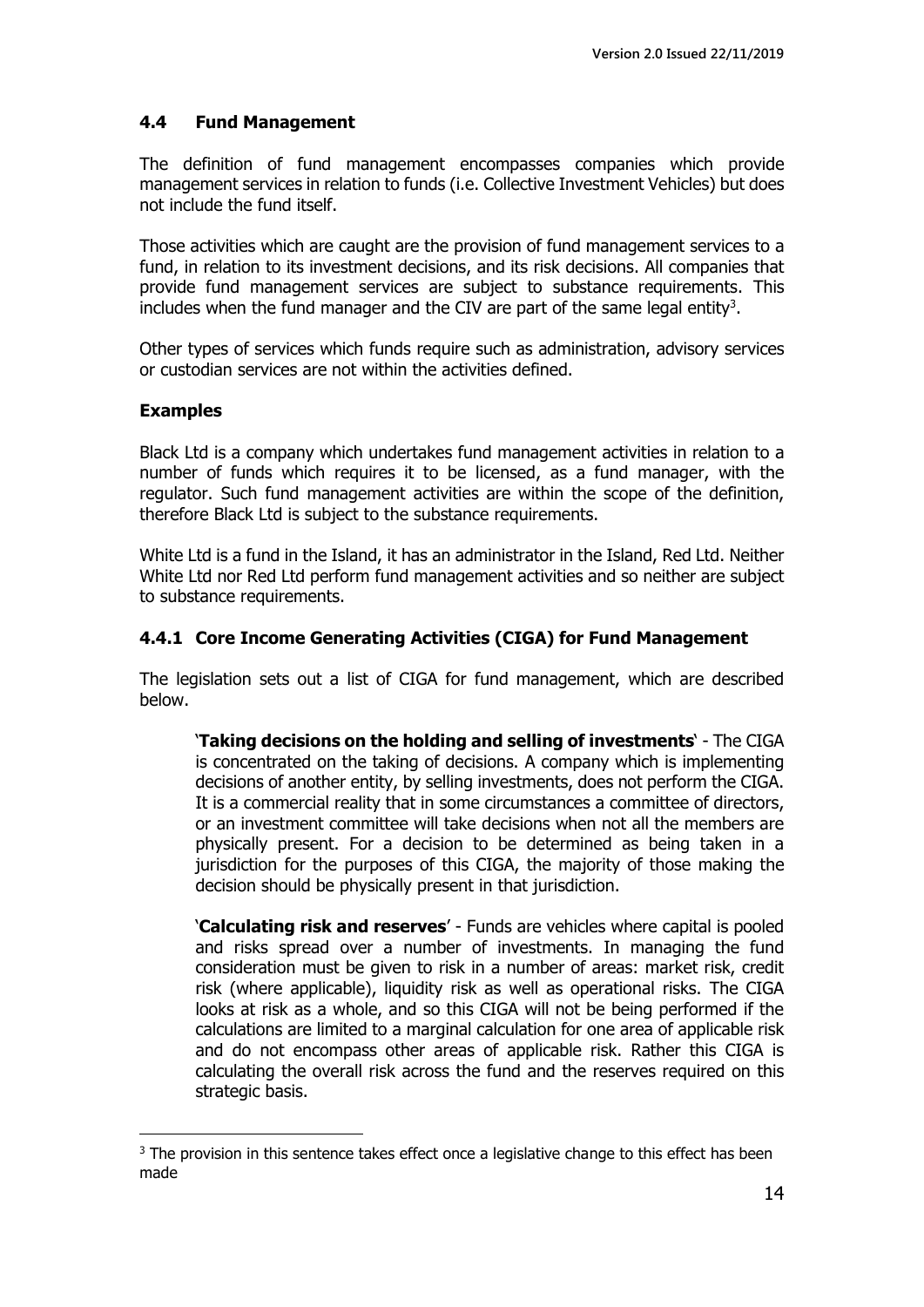'**Taking decisions on currency or interest fluctuations and hedging positions**<sup>'</sup>- The activities are those required to determine if the fund is exposed to or if it is in the best interests of the fund to enter into hedging arrangements against currency or interest fluctuations, and take relevant decisions regarding those determinations. As with the other CIGA this is in relation to the whole fund's position, and isolated decisions involving specific investments is not sufficient to meet the CIGA, it has to be a strategic approach.

'**Preparing reports and returns to investors and the relevant financial services regulator or any body or entity with equivalent functions relating to the supervision or regulation of such business**' – This CIGA does not necessarily involve the administrative task of compiling the various routine annual or quarterly returns, albeit it is expected that the company would have the ultimate responsibility for this. Rather it is ensuring that the systems and processes are in place, including the contractual arrangement with the administrator, together with the understanding and knowledge within the company, such that the company is well placed to timeously and accurately convey the position of the fund(s) at any time.

Whilst especially in small companies, many of these decisions will ultimately be taken by the Board, the CIGAs require more than just the Board meeting, in that the company must be able to assess and react on behalf of the fund to risks and opportunities as they arise.

## **Examples**

### **XYZ Ltd**

A fund is established as a limited partnership in the Island and appoints a general partner (XYZ Ltd) who takes on the fund management role. XYZ Ltd outsources administrative activities to an administrator company, Service Ltd, which is also based on the Island. However, XYZ Ltd monitors and retains the ability to control the activities of Service Ltd. It is clear XYZ Ltd's directors collectively have the ability and knowledge to understand the fund and its investments, also to judge the activities of Service Ltd.

XYZ Ltd's Board takes the overarching strategic decisions as to the fund's investments, including such considerations as the mix of investment types, the markets and sector to be invested in. XYZ Ltd sets out these investment parameters and decides within these parameters how to implement these decisions. Two companies Euro GmbH (in the EU) and USA Inc (in the US) are appointed to acquire the investments in their regions, XYZ Ltd giving them limited discretion to act within the overall parameters it decided. The performance of Euro GmbH and USA Inc, including how they use this discretion, is carefully monitored by XYZ Ltd supported by Service Ltd.

XYZ Ltd requests frequent returns and reports to be provided to it from Service Ltd, Euro GmbH and USA Inc. These returns and reports assess the risks of the fund and also the reserves position. Service Ltd has to reassure XYZ Ltd that the processes and systems it has in place mean that the reports are accurate and comprehensive. Service Ltd collates these returns and reports so they give the overall risk position and overall reserves and provides to XYZ Ltd for incorporation in the Board's decision making, monitoring and control.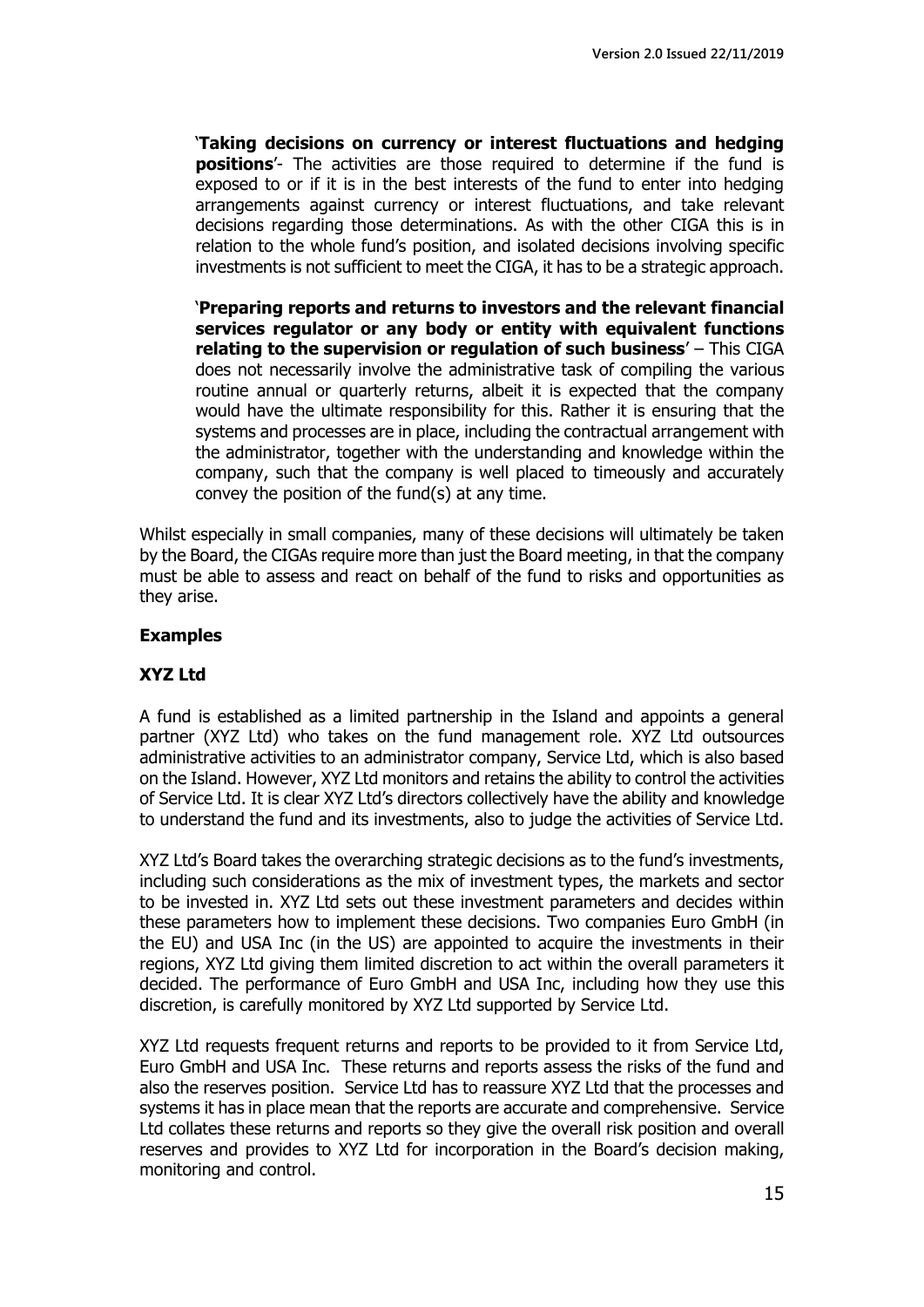XYZ Ltd has taken the strategic view at the outset that hedging in respect of currency or interest rates was not appropriate based on the overarching strategy of the fund. This decision is however kept under review periodically by the Board.

If the directors and employees of XYZ Ltd are conducting the roles described above, XYZ Ltd will be regarded for the purposes of the substance requirements as carrying out CIGA in the Island. Euro GmbH and USA Inc's activities will not undermine the fact that CIGA is conducted in the Island.

### **Whisp Ltd**

A fund is set up in the Island and a company tax resident in the Island, Whisp Ltd, is appointed as the fund manager.

Whisp Ltd in turn appoints an investment manager company in the US, FMB Inc. Whisp Ltd's Board has sufficient knowledge and experience of the fund management business. Whisp Ltd provides FMB Inc with the prospectus of the fund, with full discretion for FMB Inc to make investment decisions for the fund within the scope of the prospectus. Despite having an adequately comprised board of directors, Whisp Ltd does not take any strategic decisions regarding the execution of the fund's investment strategy, including such considerations as the mix of investment types and the markets and sectors to be invested in, and does not set out the parameters of investment to FMB Inc. Instead, Whisp Ltd leaves all such strategic decisions to FMB Inc. Whisp Ltd also does not oversee FMB Inc's activities. In such circumstances it will not be possible to say that Whisp Ltd is carrying out the CIGA of taking decisions on the holding and selling of investments.

FMB Inc provides commentary and content for the reports which are then collated and sent to investors and regulatory authorities without further reference to, or review by, Whisp Ltd.

FMB Inc also calculates the risks and reserves and makes any decisions on currency/interest rate hedging. Again, Whisp Ltd has not taken any strategic decision in relation to these activities, and has not set out any parameters within which FMB Inc must operate.

As the Board of Whisp Ltd has neither made any strategic decisions nor undertaken the relevant CIGA it has contracted to perform for the fund, Whisp Ltd has not satisfied the substance requirement.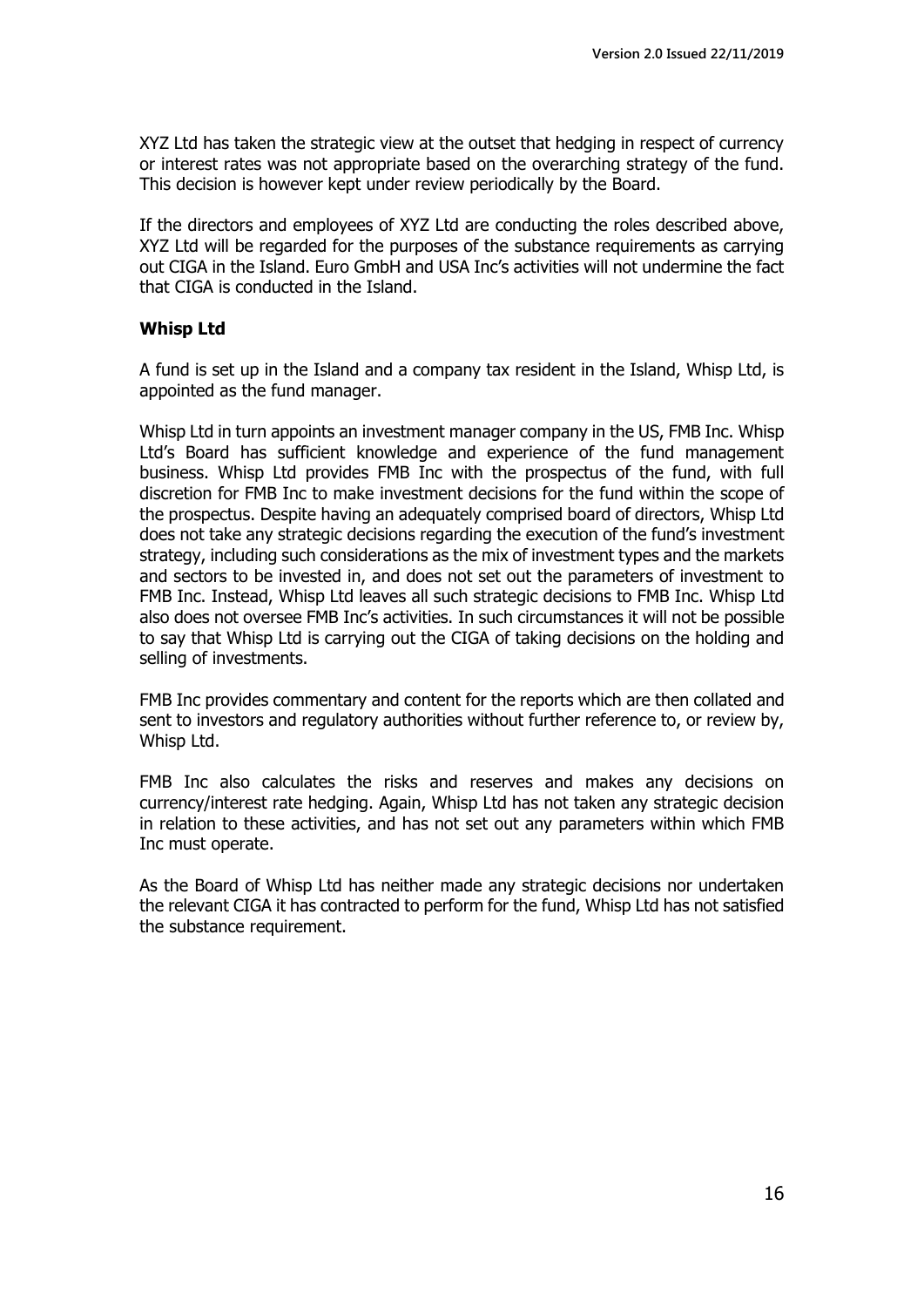# <span id="page-17-0"></span>**4.5 Insurance**

The definition encompasses companies which undertake insurance business in or from the Island as an insurer, in both the life and non-life sectors, and this includes reinsurance. These companies will be regulated in relation to these activities.

Other companies which undertake activities connected with insurance (for example insurance brokers or other intermediaries) or provide services to insurers (for example insurance managers), but which are not themselves insurers, do not fall within this definition.

## **Examples:**

Insurance Example Co Ltd provides life insurance in and from the Island. Insurance Example Co Ltd undertakes all of its business in the Island and is regulated as an "insurer" for its own insurance business. Insurance Example Co Ltd's activities as an insurer are within the scope of the definition, therefore Insurance Example Co Ltd is subject to the substance requirements.

Intermediary Example Co Ltd is an insurance intermediary providing services to the public via telephone and internet. Intermediary Example Co Ltd undertakes all of its business in the Island and is regulated as an insurance broker, but is not required to be regulated as an "insurer". Intermediary Example Co Ltd does not undertake insurance business as an insurer and so is not subject to the substance requirements.

## **4.5.1 Core Income Generating Activities (CIGA) for Insurance**

The insurance sector breaks down into two key areas, life insurance and non-life insurance. However both will be required to demonstrate that they undertake CIGA in the context applicable to their business area in the Island.

The legislation sets out a list of CIGA for insurance, which are described below.

'Predicting and calculating risk' includes oversight of the determination of the quantification and likelihood of the insured event occurring and the likely costs, and ensuring that the premiums charged are commensurate with the risks accepted.

'Insuring or re-insuring against risk' includes insuring policyholders against specific risks and providing reinsurance to insurers insuring policy holders against risks.

'Providing client services' includes taking strategic decisions regarding the commissioning of client services relevant to insurance and ensuring oversight of systems and processes put in place for the provision of support services.

## **Examples**

## **Non-Life Insurer Example Ltd**

Non-Life Insurer Example Ltd is a non-life insurer that provides policies to clients to insure against the risk of building damage. Non-Life Insurer Example Ltd outsources some of its CIGA to an insurance manager, PQR Ltd, which is also based on the Island.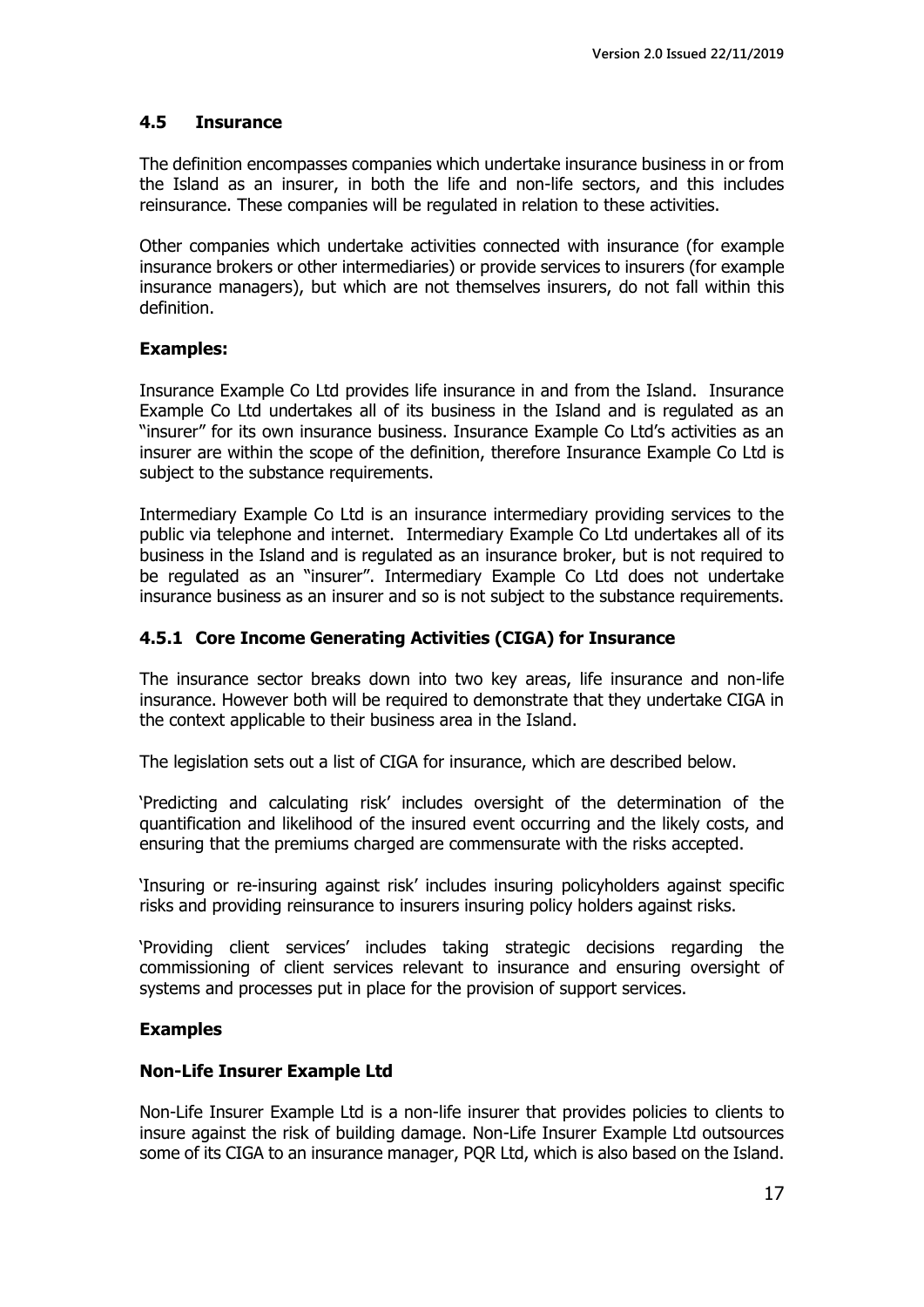However, Non-Life Insurer Example Ltd monitors and retains the ability to control the activities of PQR Ltd.

PQR Ltd employs specialist staff members in the Island to predict and calculate the risk associated with the policies that Non-Life Insurer Example Ltd provides. The board of directors of Non-Life Insurer Example Ltd meets regularly on the Island to consider the results and recommendations of this specialist analysis undertaken by PQR Ltd and make the decisions in relation to increases to premiums and changes to conditions of cover, etc.

Non-Life Insurer Example Ltd also outsources other non CIGA activities outside of the Island, in the location of the assets insured. Global1 Ltd is appointed to handle overseas claims up to specific limits and is the loss adjuster appointed to investigate large, complex or contentious claims on overseas buildings. Global2 Ltd is appointed to provide some aspects of treasury functions. The performance of Global1 Ltd and Global2 Ltd, including ensuring they comply with the specific limits, is carefully monitored by Non-Life Insurer Example Ltd, supported by PQR Ltd.

If Non-Life Insurer Example Ltd, acting either directly or through PQR Ltd, is conducting the activities described above, Non-Life Insurer Example Ltd will be regarded for the purposes of the substance requirements as carrying out CIGA in the Island. Global1 Ltd and Global2 Ltd's activities will not undermine the fact that CIGA is conducted in the Island because the activities they undertake are not CIGA.

## **Thin Non-Life Example Ltd**

Thin Non-Life Example Ltd is a non-life insurer which outsources some of its activities to another group company, GroupCo Ltd, which is based in the UK.

GroupCo Ltd predicts and calculates the risks associated with the policies Thin Non-Life Example Ltd provides. GroupCo Ltd also advises on the risks of insuring particular customers, preparing regular reports for the Board of Thin Non-Life Example Ltd. The reports, recommendations and commentary are collated by staff working for Thin Non-Life Example Ltd and are regularly implemented without amendment by the Board of Thin Non-Life Example Ltd and without evidence of due consideration.

As the Board and employees of Thin Non-Life Example Ltd do not oversee the process or critically assess the recommendations made by GroupCo Ltd, the company does not undertake the relevant CIGA in the Island. Therefore Thin Non-Life Example Ltd has not satisfied the substance requirement.

## **Life Insurer Example Ltd**

Life Insurer Example Ltd is an insurer in the life sector, providing single premium life insurance. The insurance provides a guaranteed death benefit for the policyholder.

Life Insurer Example Limited employs a team of staff to maintain and service the client accounts from the company's offices in the Island.

The maintenance and servicing of client accounts undertaken by the employees includes setting up the client accounts, ensuring that the premiums are invested,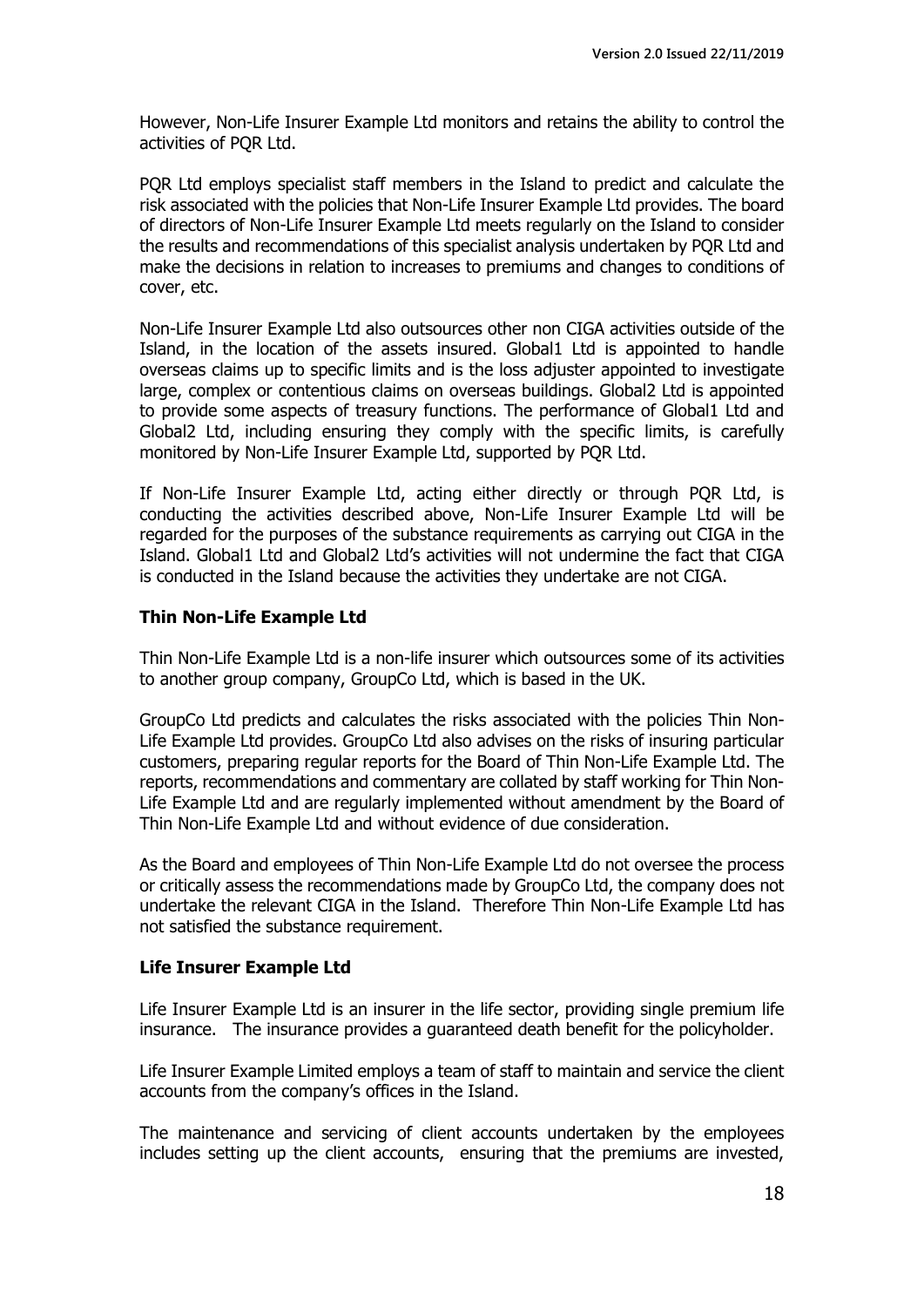monitoring the performance of the investments, preparing annual statements on policy performance, dealing with client transactions related to the policy, such as permitted terminal illness claims and processing claims made on the death of a policyholder.

In line with the terms of the regulatory framework in the Island, the regulator in the Island is satisfied that the senior management are fit and proper to undertake/supervise the work that they have been employed to do/have oversight of.

Life Insurer Example Ltd outsources the CIGA to another company within the same group. That company is also located in the Island and has a team of specialist qualified employees who provide these services to Life Insurer Example Ltd and other life insurers in the group. That company performs underwriting functions (i.e. choosing who Life Insurer Example Ltd will insure) and manages the prediction and calculation of risk (i.e. oversees the calculation of the likelihood of the insured event occurring and the likely costs).

Life Insurance Example Ltd outsources HR and IT services, which are not CIGA, to other group companies both in and outside of the Island.

Life Insurer Example Ltd can clearly demonstrate that its CIGA are undertaken on Island, either by its own employees, or by the employees of another group company on the Island.

The fact that activities which are not CIGA are undertaken off Island does not adversely impact this.

### **Thin Life Example Ltd**

Thin Life Example Ltd is a self-managed life insurer which offers the same single premium life policies as Life Insurer Example Ltd. However, only the board of directors of Thin Life Example Ltd are present in the Island. The board of directors have sufficient knowledge and experience of the insurance market for the company to be regulated as an insurer.

The underwriting and client account management functions are outsourced to another group company UK Group Service Example Ltd which is based in the UK. Suitably qualified employees of UK Group Service Example Ltd provide all services at its premises in the UK.

UK Group Service Example Ltd predicts and calculates the risks associated with the policies Thin Life Example Ltd provides, also advising on the risks of insuring particular customers, preparing regular reports for the Board. The reports, recommendations and commentary are regularly implemented without amendment by the Board of Thin Life Example Ltd and without evidence of due consideration.

As the Board of Thin Life Example Ltd do not oversee the process or critically assess the recommendations made by UK Group Service Example Ltd, the company does not undertake the relevant CIGA in the Island. Therefore Thin Life Example Ltd has not satisfied the substance requirement.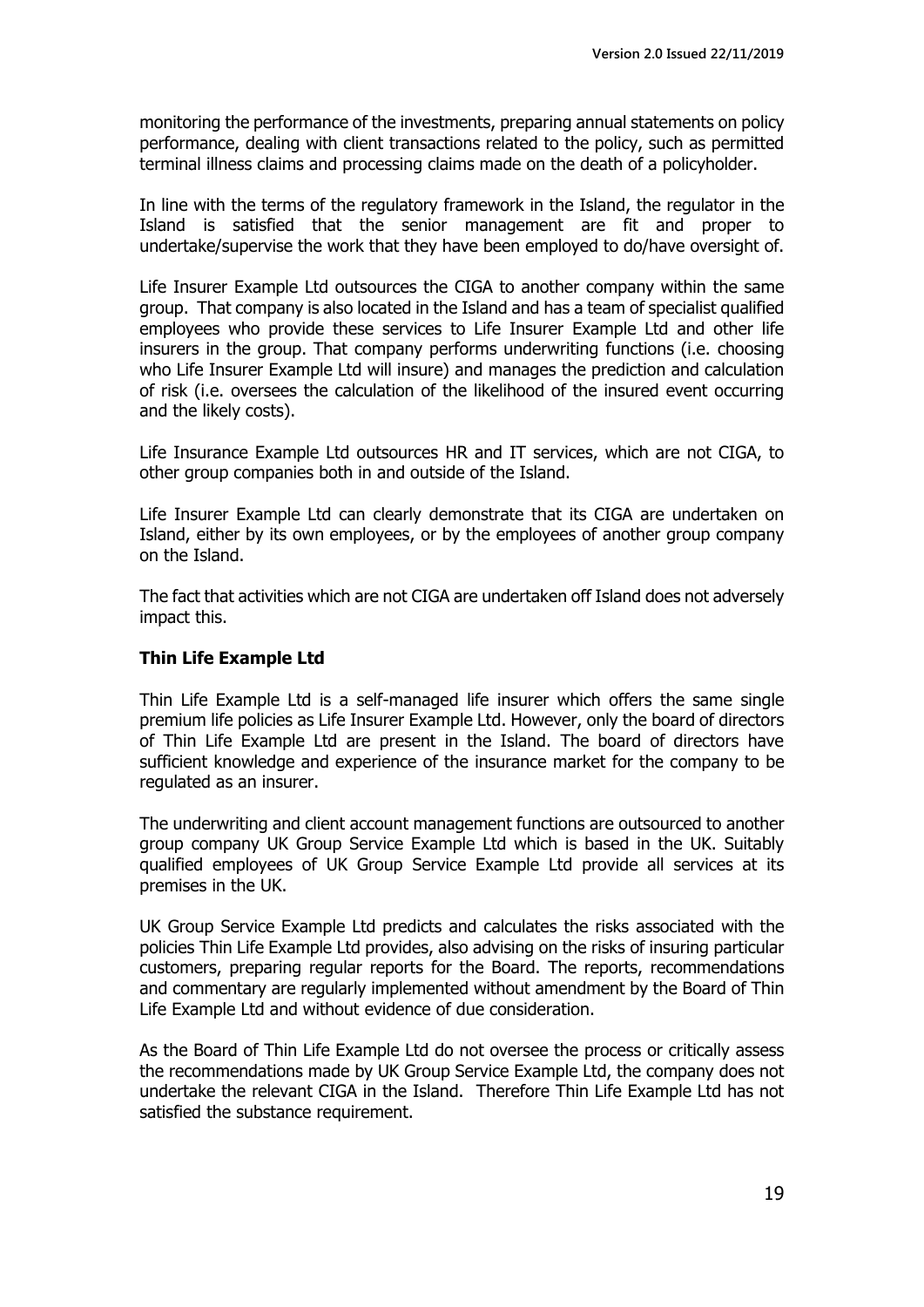## <span id="page-20-0"></span>**4.6 Distribution and Service Centre**

The definition encompasses companies which purchase raw materials and finished products from other non-resident members of the same group<sup>4</sup>/connected persons and re-sell them for a profit.

The definition also encompasses companies which provide services, consulting or other administrative services, to other non-resident members of the same group/connected persons.

The scope does not extend to cases where the distribution and service centre activity is not the main activity of a company, but only if that other activity is recharged at cost or less. (For example, where a company seconds staff for a limited period recharging at cost rather than for a profit.)

However, if there is any indication that a company is seeking to manipulate or artificially suppress its income to avoid being subject to substance requirements the respective Tax Administrations will take the appropriate action.

The scope does not extend such activities to cases where a company purchases raw materials and finished products from, or provides services to third parties.

In banking, insurance, fund management, financing and leasing, shipping or headquartering businesses it may be a normal part of their activities to provide such services, and so these activities are excluded from being within the scope of Distribution and Service Centre, to prevent duplicate reporting.

### **Examples:**

ABC Ltd buys CDs from other group companies based in Asia and re-sells them to other group companies and customers in Europe. These activities are within the scope of the definition, therefore ABC Ltd is subject to the substance requirements.

DEF Ltd's main activity is to provide administration services to another group company based in the UK, which are recharged at cost. These activities are within the scope of the definition, therefore DEF Ltd is subject to the substance requirements.

FGH Ltd is the service company for an audit and accountancy partnership that's main activity is to provide services to customers on the Island. FGH Ltd employs the staff and also owns the premises used for the business of the partnership. Another group company based in the UK requires specialist IT skills which sit within FGH Ltd and requests those skills for a period of 3 months, agreeing to reimburse costs. As FGH Ltd is not in the business of providing those services to other group companies, nor does it offer/solicit such services or maintain employees to provide such services, FGH Ltd is not considered to be providing services and is therefore not conducting the relevant activity.

-

<sup>4</sup> See section 4.11.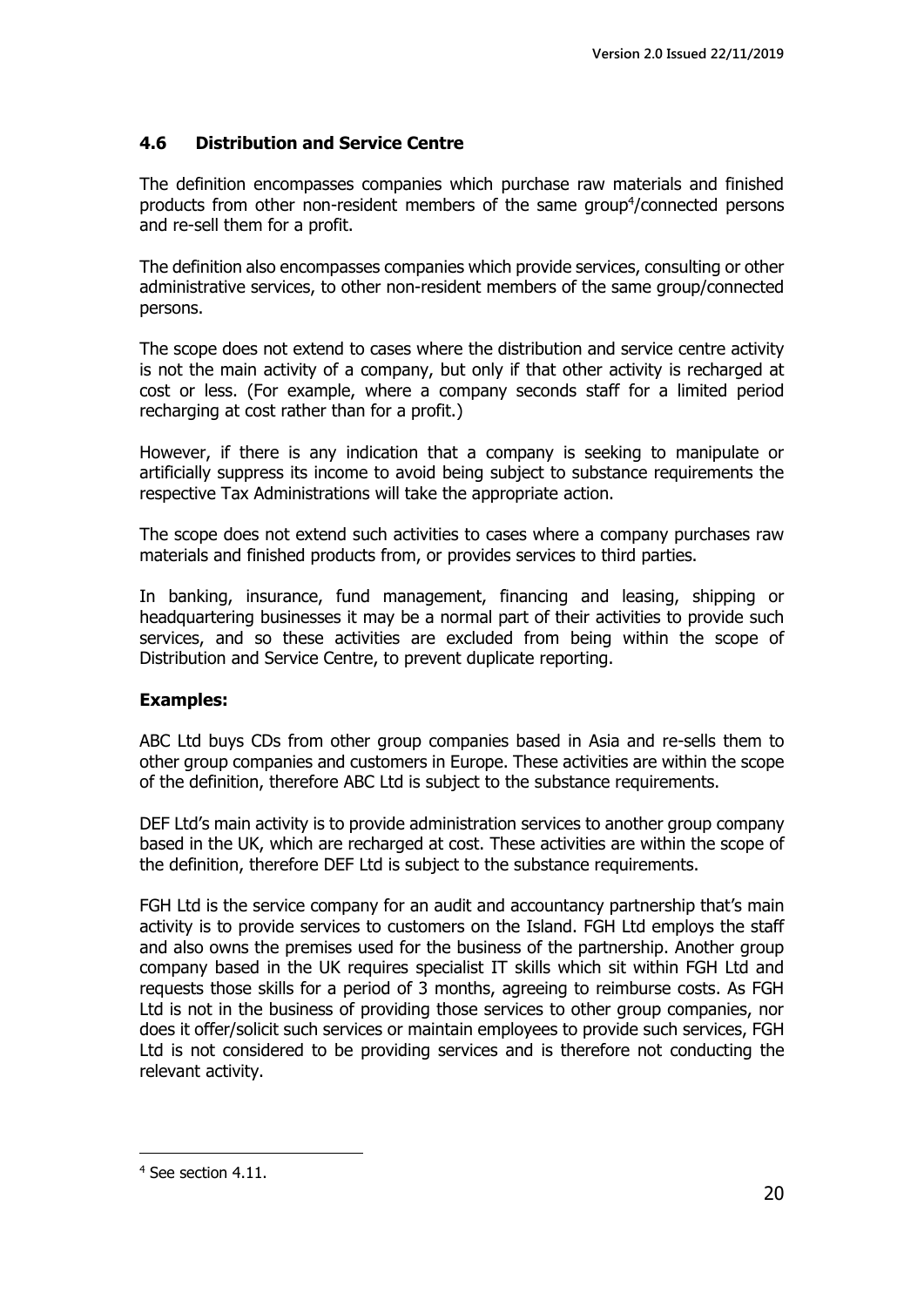## **4.6.1 Core Income Generating Activities (CIGA) for Distribution and Service Centres**

The legislation sets out a list of CIGA for distribution and service centres, which are described below.

'**Transporting and storing goods, components and materials**'- refers to the movement and storage of raw materials or finished products and managing the risks associated with this.

'**Managing stocks'-** includes considering minimum acceptable stock levels, managing frequency of stocktake, whether using storage space effectively, perishability of stock and ensuring security procedures are in place.

'**Taking orders**'- includes the provision of the order processing element of the entire fulfilment process, whether that is manual or electronic.

These CIGA generally apply in relation to distribution centres.

'**Providing consulting or other administrative services'-** includes providing such services, which are offered or solicited to other group companies, usually with a mark-up.

This CIGA generally applies to service centres.

## **Examples**

### **ABC Ltd**

ABC Ltd provides administrative services to other non-resident group companies. It employs qualified individuals in the Island who record how their time is spent, in order that this can be billed to the relevant company at the agreed rate. The directors of ABC Ltd will recruit and train employees according to the anticipated needs of other group companies.

The company will be regarded for the purposes of the substance requirements as carrying out the CIGA of providing administrative services in the Island.

### **XYZ Ltd**

XYZ Ltd is a distribution company based on the Island, responsible for the distribution of raw materials purchased from group entities in Asia, to other group entities based in Europe.

XYZ Ltd contract transportation of goods to another non-resident company LMN Ltd based off island. Goods are then stored in a UK warehouse by a third party company STO Ltd, who liaise directly with LMN Ltd over deliveries. The board of XYZ Ltd do not oversee the activities of LMN Ltd nor STO Ltd.

As the board of XYZ Ltd do not undertake the relevant CIGA at all, XYZ Ltd will not satisfy the substance requirements.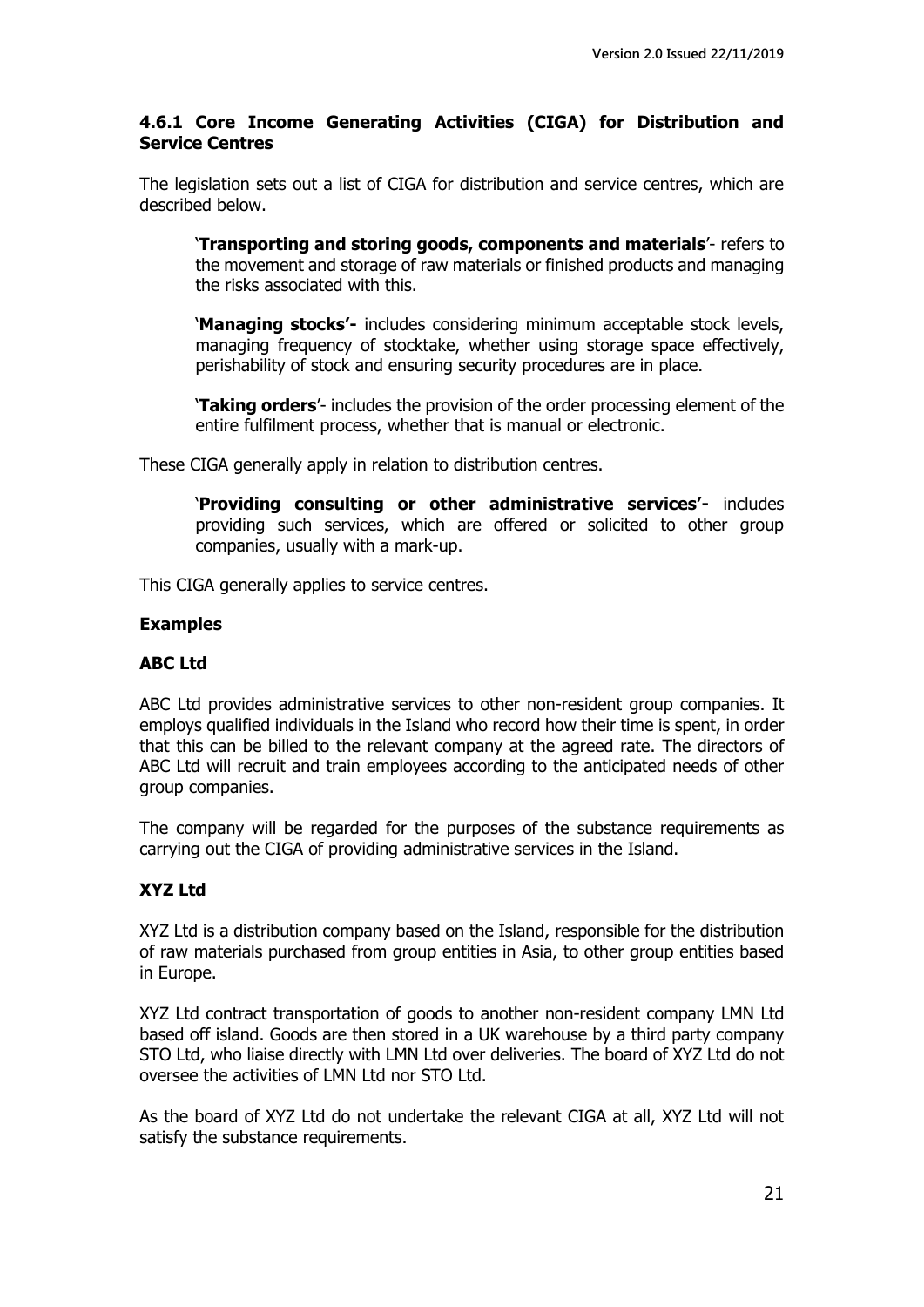# <span id="page-22-0"></span>**4.7 Headquartering**

The definition encompasses companies which provide headquarters services to other non-resident members of the same group/connected persons<sup>5</sup>. A headquarters will take responsibility for the overall success of the group, or an important aspect of the group's performance, and ensure corporate governance. Such headquarters services include:

- The provision of senior management
- Taking responsibility or control of material risk for activities carried out by, or assets owned by, any of those persons
- The provision of substantive advice in relation to such risks

In banking, insurance, fund management, financing and leasing, shipping or distribution and service centre businesses it may be a normal part of their activities to provide headquarters services, and so these activities are excluded from being within the scope of Headquarters, to prevent duplicate reporting.

# **Examples:**

ABC Ltd based on Island, is part of a group, with subsidiaries around the world. The senior management team each have responsibility for a different region, and will regularly spend time at the subsidiaries with the senior management teams providing strategic direction and helping manage material risks. These activities are within the scope of the definition, therefore ABC Ltd is subject to the substance requirements.

FGH Ltd is a trading company based on Island that has subsidiaries in the UK. Whilst the senior management team of FGH Ltd have regular dialogue with staff at the subsidiaries, the senior management team of each subsidiary set their strategic direction and manage risks in line with the corporate policy set by the headquarters based in the USA. FGH Ltd is not considered to be providing headquarters services and is therefore not subject to the substance requirements.

# **4.7.1 Core Income Generating Activities (CIGA) for Headquarters**

The legislation sets out a list of CIGA for Headquarters, which are described below.

'**Taking relevant management decisions**' refers to making decision on the substantive functions, and significant risks for other group/connected companies including strategic planning, marketing strategies, acquiring premises, etc. For a decision to be determined as being taken in a jurisdiction for the purposes of this CIGA, the majority of those making the decision should be physically present in that jurisdiction.

'**Incurring expenditures on behalf of group entities'** includes the taking of specialist advice or procuring technology on behalf of the group as a whole, or purchasing significant assets / specific services for / on behalf of a group entity.

'**Co-ordinating group activities**' includes ensuring where there are specific advantages to the group, group entities activities are co-ordinated in a way

-

<sup>5</sup> see section 4.11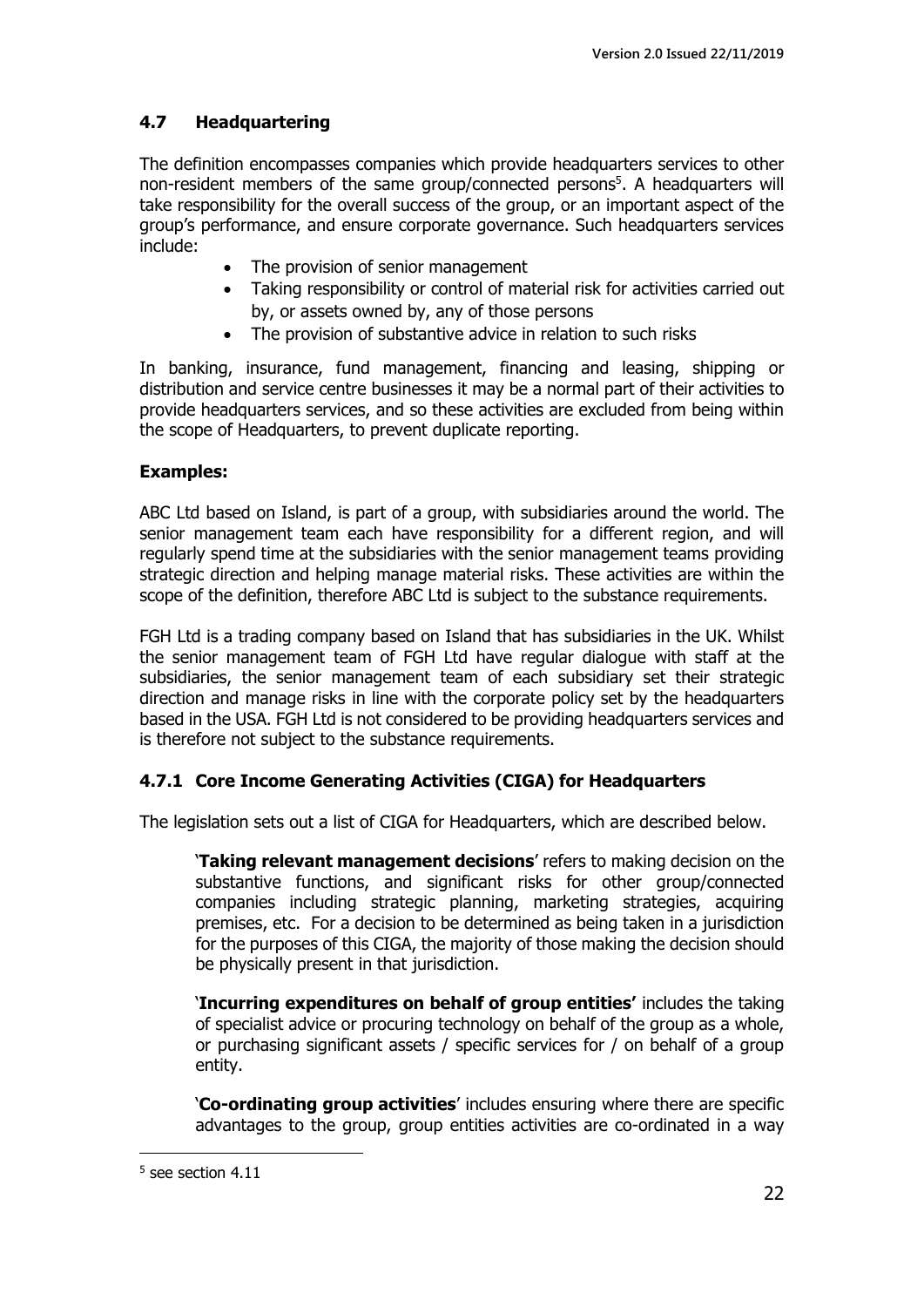that produces the best outcome for the group rather than the individual companies. E.g. If as a whole a group can get better terms from a supplier if they enter a Pan-European Deal, ensuring that all the group entities enter the deal, even if it is not the best deal for a specific company.

### **Examples**

### **ABC Ltd**

ABC Ltd based on Island, is the regional headquarters for a global group. The directors of ABC Ltd are responsible for the success of the region, setting the strategic direction and managing risk. The senior management team of ABC Ltd each have responsibility for a different area within the region, and regularly spend time with the leadership teams of the subsidiaries providing strategic direction and helping manage material risks.

ABC Ltd takes specialist advice on matters of compliance relevant to the region, with staff disseminating that advice and co-ordinating activities to ensure compliance by all subsidiaries.

Each quarter the directors will review the regional performance and risk profile, ensuring they take steps to manage any risks.

The company will be regarded for the purposes of the substance requirements as carrying out CIGA in the Island.

### **ZYX Limited**

ZYX Ltd based in the Island is the headquarters for a small group of non-Island companies. ZYX provides the senior management team, assumes and controls risks for the activities and assets of the group companies and provides advice to the group companies on the control of risk.

The board of directors of ZYX Ltd act as the senior management team for the group companies. All members are resident outside the Island.

Although they hold an annual board meeting in the Island, all the relevant management decisions are taken outside the Island.

All meetings, deliberations and decisions in relation to the incurring of expenditures on behalf of group entities take place outside the Island.

As the board of ZYX Ltd do not undertake the relevant CIGA in the Island, ZYX Ltd will not satisfy the substance requirements.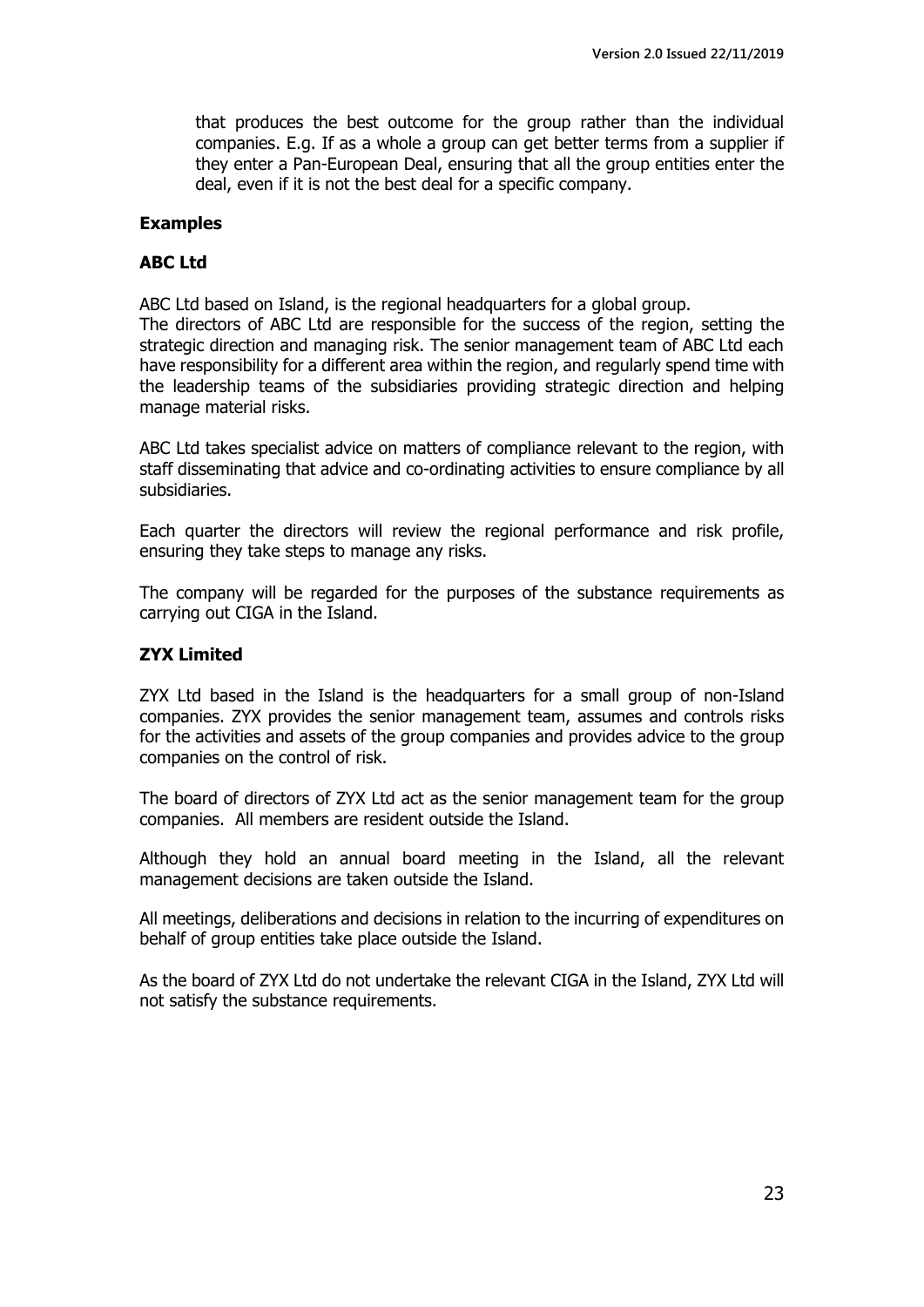## <span id="page-24-0"></span>**4.8 Shipping**

The definition of ship for this relevant sector excludes:

- fishing vessels and harbour craft,
- vessels used for sport or recreation (e.g. pleasure yachts), and
- any vessel under 24m in length overall

To be within the shipping relevant sector a company must operate one or more ships in international traffic, for the transport of either passengers, cargo or both.

Other activities where they are also conducted will be included within this sector, but *only* if they are undertaken by a company in connection with its trade of operating ships in international traffic, as above.

These other activities briefly include:

- the rental on a charter basis of other ships
- the sale of tickets or similar documents
- the use, maintenance or rental of containers
- the management of crew of other ships.

A company which undertakes any of these other activities where the company does not also operate a ship, or ships, in international traffic is not within the shipping relevant sector.

The chartering of ships on a bareboat basis does not fall within this sector because the company which charters the ship is not operating the ship, however the bareboat charter may fall within the financing and leasing [relevant] sector.

#### **Examples**

FerryBoat Limited owns a passenger ship and its business is to operate that ship in international traffic to carry passengers from port A in Spain to port B in Greece.

 FerryBoat Limited is within the shipping [relevant] sector because it is operating a ship in international traffic for the transport of passengers.

CrewManCo Limited provides and manages the crew of FerryBoat Limited's ship as part of its crew management business, but it does not operate ships.

 CrewManCo is not within the shipping sector because it is not undertaking the management of crew directly in connection with or ancillary to its own operation of a ship.

ShipOwnCo Limited owns a ship and charters it on a bareboat charter basis to CharterCo Limited. ShipOwn Co Limited does not operate that ship, or any other ship.

• ShipOwn Co Limited is not within the shipping sector because the rental on charter basis of the ship is not directly in connection with or ancillary to its own operation of a ship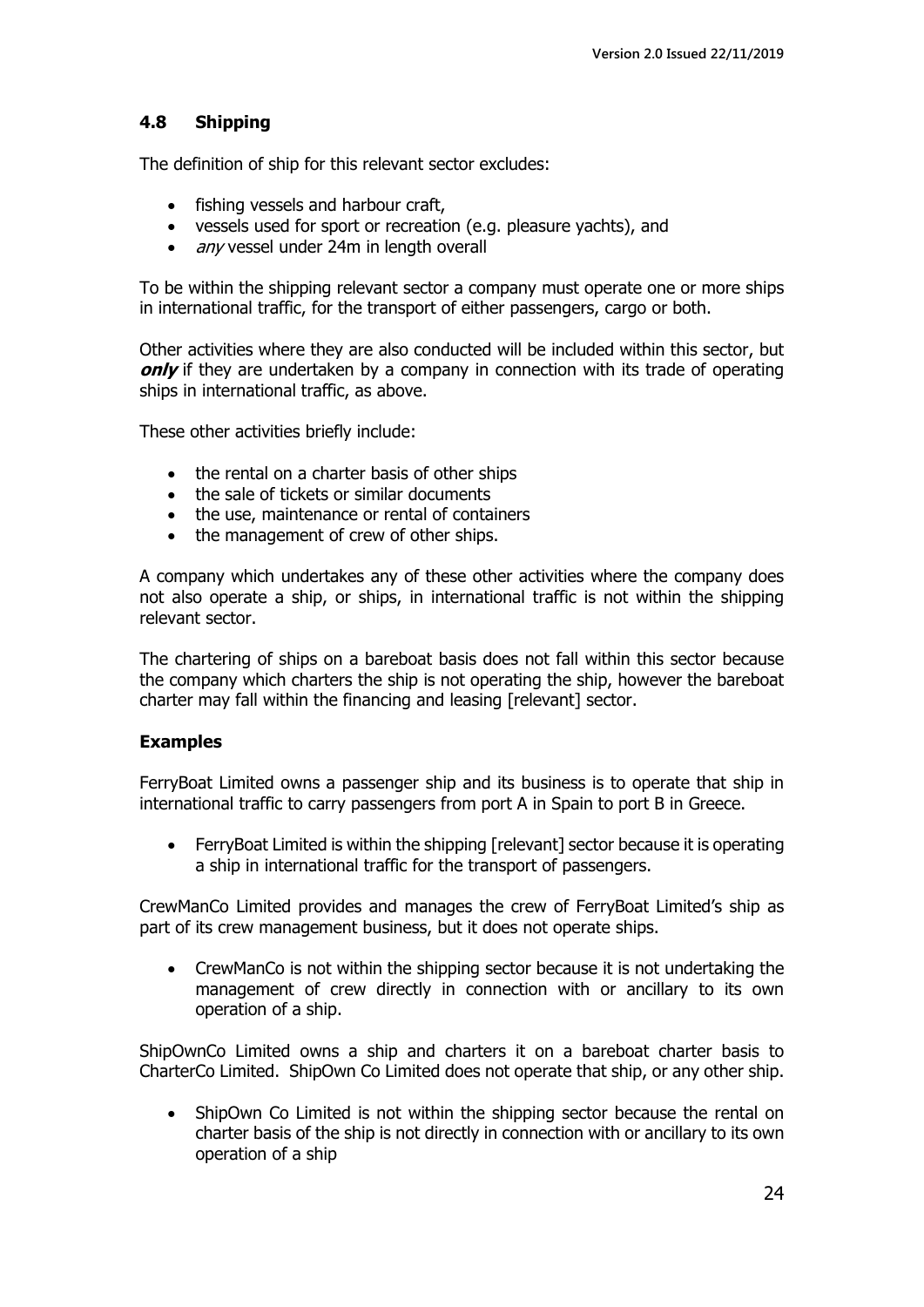CharterCo Limited uses the ship it has chartered on a bareboat charter basis in its own ship operation business, to carry cargo from a port is country A to a ports in a number of other countries.

 CharterCo Limited is within the shipping sector because it is operating a ship in international traffic for the transport of cargo.

### **Core Income Generating Activities (CIGA) for Shipping**

**'managing crew'** includes the crew sourcing, recruitment, selection, deployment, scheduling, training, and on-going management of seafarers engaged on vessels and administrative aspects, such as payroll services, travel arrangements, insurance etc.

**'hauling and maintaining ships'** involves lifting vessels from the water for maintenance and the general maintenance of ships.

**'overseeing and tracking deliveries'** includes the logistical aspects of the transportation of cargo

**'determining what goods to order and when to deliver them'** these are the activities to determine how a ship is to be utilised, the types of cargo acceptable and the scheduling of voyages with the delivery of such cargos, and ensuring any contingency arrangements are in place.

**'organising and overseeing voyages'** includes the logistical aspects of the operation of ships, determining which routes to use, when and making adequate contingency arrangements

### **CIGA Examples**

### **Example 1**

Company G operates a fleet of three ships transporting passengers from Port A in Spain to Port B in Greece.

It *manages the crew* of all three vessels from its leased offices in the Island.

6 staff members in the Island are responsible for ensuring that there is sufficient crew available at all times, that the crew members hold all necessary certificates, for coordinating renewals of appropriate crew certifications etc., for overseeing the wage claims and the payment of crew, although physical payments are made to the crew via a third party paying agent.

The company undertakes the technical management of its ships from the Island, employing specialist staff members to *organise and oversee the voyages*.

The board of directors of Company G hold relevant technical qualifications and meet regularly with the specialist staff members to consider the strategic direction of the business and to make the necessary financial decisions to support the continued operations.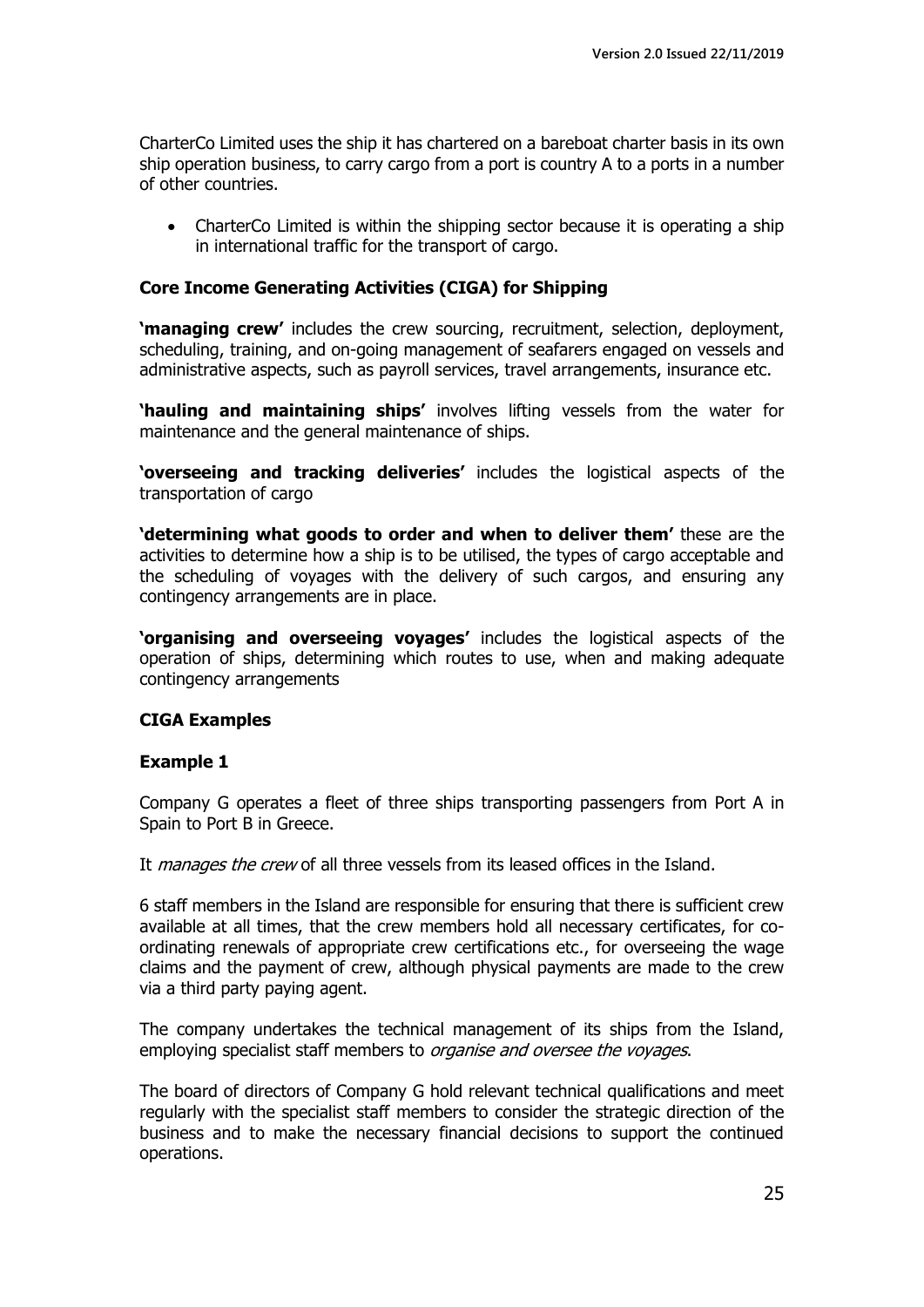The maintenance of the vessels is undertaken in specialist shipyards outside the Island, operated by independent third parties.

Company G conducts the CIGA noted in italic, and these CIGA are conducted in the Island from its premises in the Island. It has adequate people in the Island, in the form of the board of directors and the staff members, to undertake those CIGA.

Maintenance being undertaken by independent third parties in shipyards close to where the vessels are operated is an industry standard, and is not sufficient to affect the economic substance of the company in the Island.

### **Example 2**

Company H operates a fleet of three ships transporting passengers from Port A in Spain to Port B in Greece.

It outsources the technical management of the vessels and the management of crew to parties outside the Island, who make all of the decisions in relation to the operation of the ship.

The board of directors of Company H are not technically qualified and meet only twice a year to review the company's operating position and rely completely on the services and advice of the parties that the technical and crew management is outsourced to in order to make decisions.

Company H does not conduct any CIGA and its board of directors are not qualified to manage the business of the company. All the CIGA that are conducted are conducted outside the Island.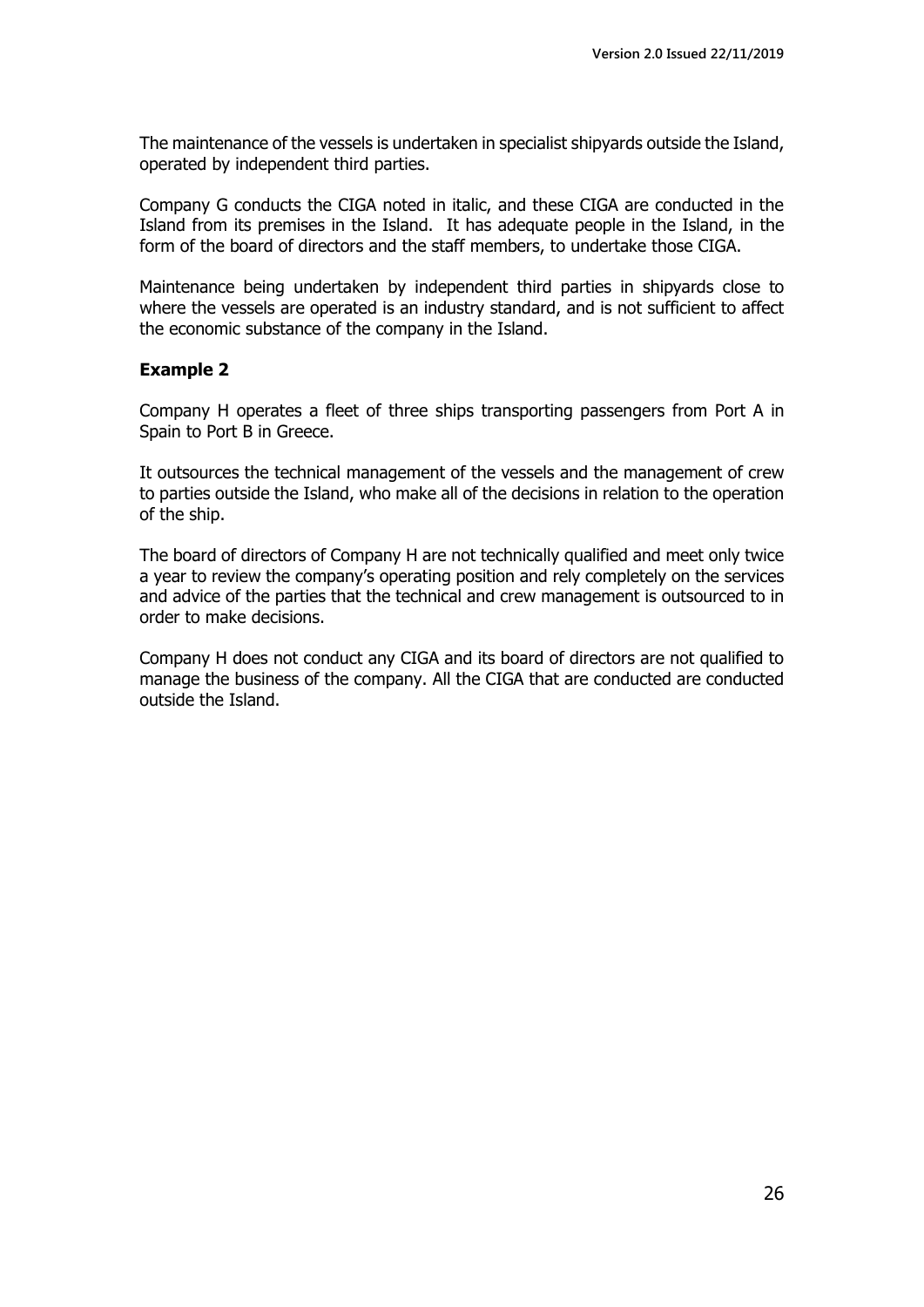# <span id="page-27-0"></span>**4.9 IP Company**

This sector applies to companies with intellectual property. For the purposes of this guidance, the term "IP Company" will be used to describe such companies.

A company which has an intangible asset that is not intellectual property is not within the scope of this sector.

For example: A milk quota is an intangible asset but is one which is not intellectual property.

IP Companies' income comes from the holding or exploitation of intellectual property ("IP assets") and are within the scope of this sector. If there is any indication that a company is seeking to manipulate its income to avoid being subject to substance requirements, for example by disguising royalties as part of the sales income, the respective Tax Administrations will take appropriate action.

IP Assets

The key IP assets are:

1. patents and assets that share the same features of a patent including copyrighted software, technical know-how and other similar novel, useful and protected assets.

2. trademarks, brands, customer lists and similar marketing intangible assets

Accountants may aggregate various intangible assets together under the heading 'Goodwill', where on analysis this includes IP assets, as above, the company will be an IP company.

An IP company may hold and receive income from an IP asset in a number of different scenarios.

### **Example**

BrandCo holds a brand, the rights for which are licensed to others in return for a licence fee. BrandCo is an IP company within this sector

### **Example**

DrinkCo has a trademarked range of fizzy beverages, which it manufactures and markets to unrelated third parties. DrinkCo is not an IP company as its income is derived from the sale of finished goods to third parties, not the exploitation of IP assets (i.e. the use of the trademark is incidental)."

### **Example**

KnowHowCo developed a unique IT software platform for accepting, processing and tracking online orders that it holds and uses within its own business of online marketing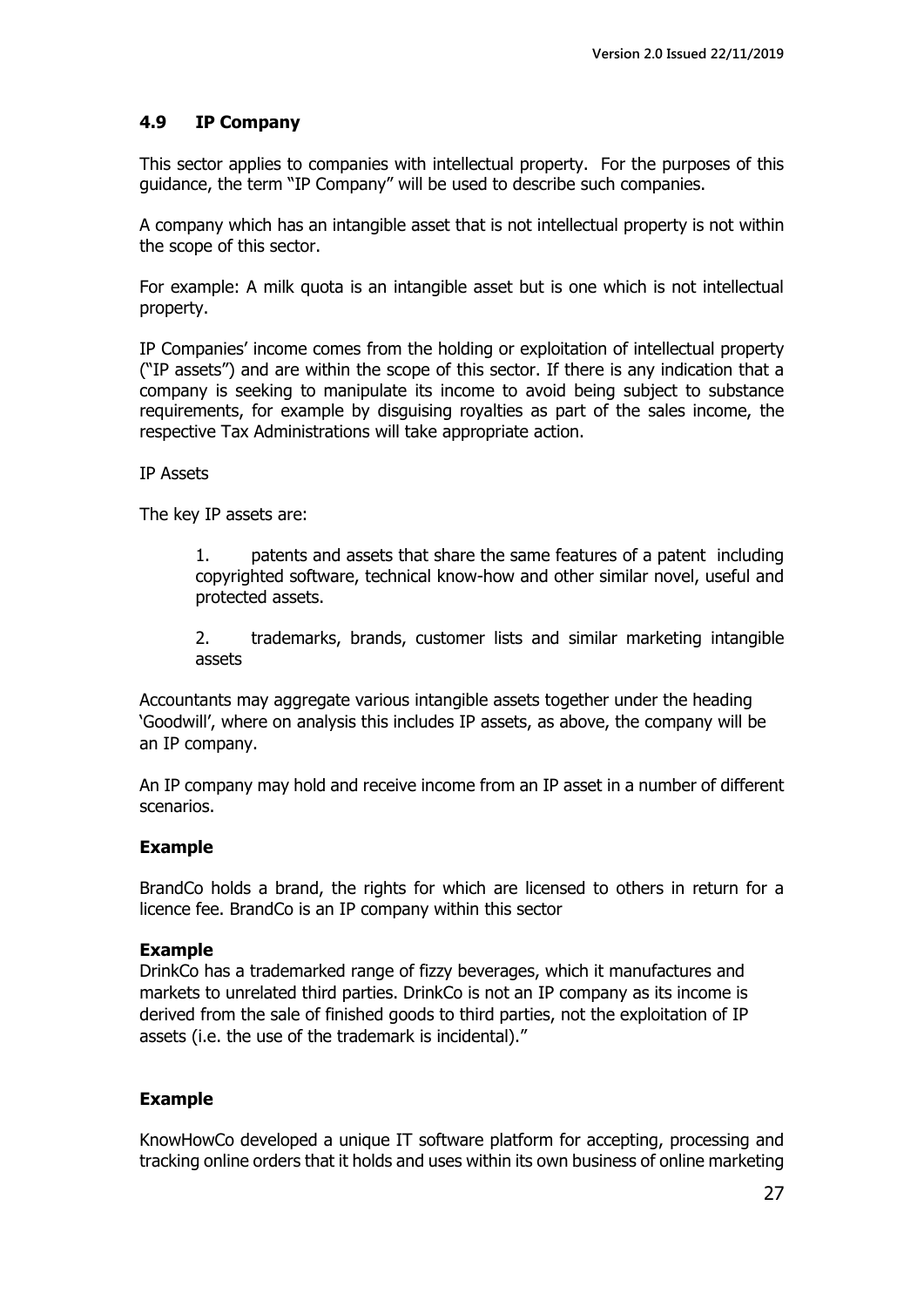and also licences to others to use within their online marketing businesses. The users pay KnowHowCo a licence fee in order to use the copyrighted software, therefore KnowHowCo is an IP company within this sector.

## **Example**

SubLicenceCo has a licence to use or exploit copyrighted software developed by fellow group company DevelopCo, both companies are resident in the Island. SubLincenceCo sub-licences the right to use or exploit the copyrighted software to two unrelated companies outside the Island. The unrelated companies pay SubLicenceCo a licence fee in order to use the copyrighted software, and SubLicenceCo pays a fee to DevelopCO for its licence to use the copyrighted software.

Both SublicenceCo and DevelopCo are IP companies within this sector.

A company may have more than one type of IP asset and may conduct different activities in relation to each IP asset. It must consider the substance requirements in respect of each of the IP assets it has in the period.

An IP Company will also need to consider whether it falls within the definition of High Risk IP Company (HRIP Company) during the period.

The definition of HRIP Company and the application of the economic substance requirement to HRIP Companies is explained further in the next chapter of this guidance.

### **4.9.1 Income from IP Assets**

Income from IP assets includes royalties, licence fees, franchise fees and any other payments arising from allowing another party to use an IP asset.

Where a company purchases or develops an IP asset with the intention of selling it on at more than cost, the proceeds from the sale will be gross income in line with general taxation principles.

### **For example**

ProfitSeeker Limited acquires patents from other companies with the specific intention of selling those patents on at a profit. The disposal proceeds for each IP asset disposed of in the period is income from IP assets.

### **Core Income Generating Activities (CIGA) for IP Companies**

The legislation sets out a list of CIGA for an IP Company. The CIGA required to be undertaken will ultimately depend on the nature of the asset being exploited and how that asset is being used to generate income for the company.

1. 'research and development' - for patents and similar assets. These activities include advancing the understanding of scientific relations or technologies, addressing known scientific or technological obstacles, increasing knowledge or developing new applications, etc.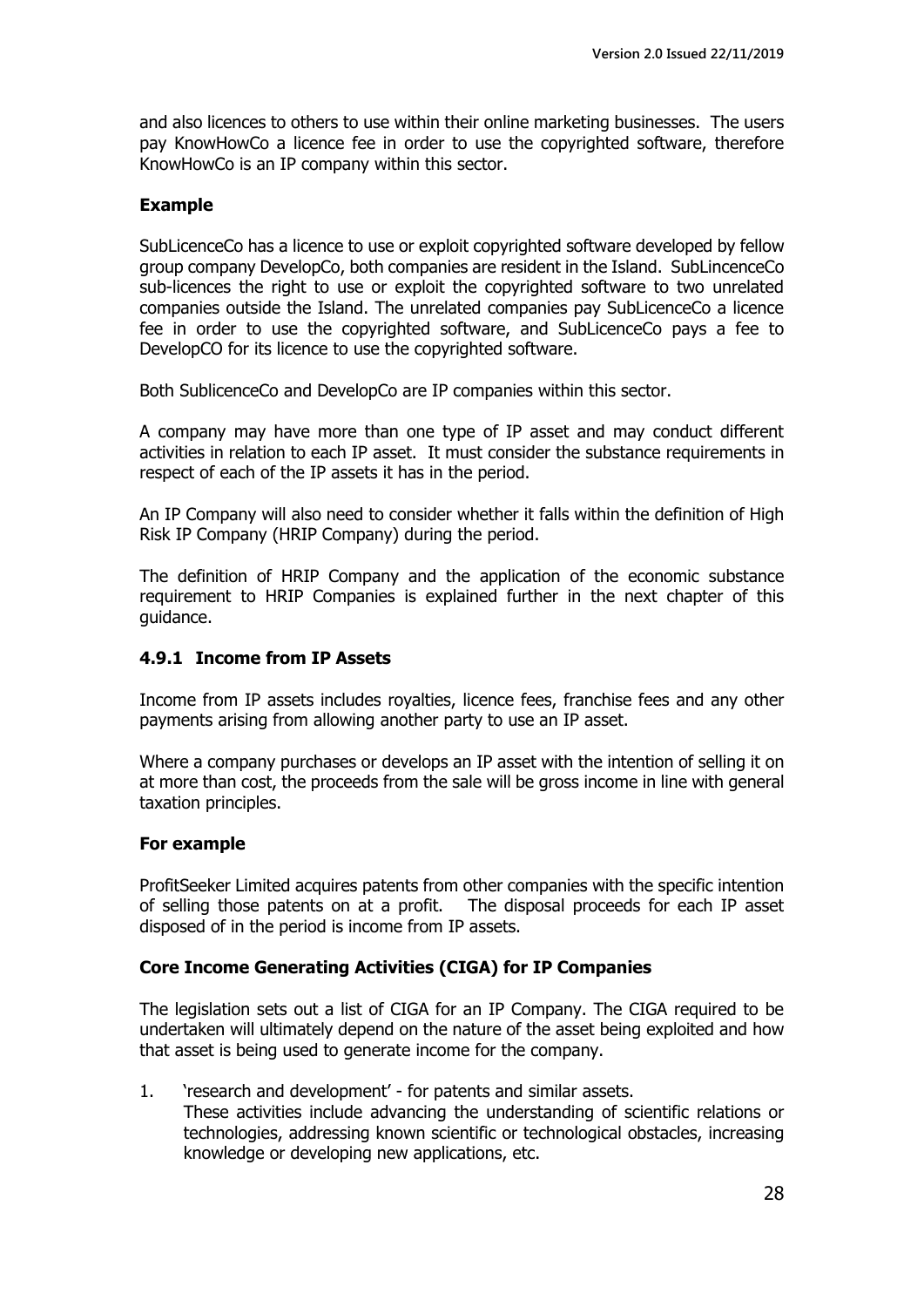2. 'marketing, branding and distribution' – for marketing intangibles, such as trademarks, brands and similar. These activities should be directly linked to the specific marketing intangible.

Marketing and branding could include marketing, advertising, seeking endorsements, artistic design, developing consumer awareness and developing customer loyalty.

Distribution could include securing market access to allow the intellectual property to be exploited efficiently, this includes allowing on demand services, such as video demand, and in business to business sectors, integrating into complex IT systems.

In exceptional circumstances an IP company may be able to demonstrate that it is undertaking the following alternate CIGA in order to meet the economic substance requirement:

- (i) taking strategic decisions and managing (as well as bearing) the principal risks related to development and subsequent exploitation of the intangible asset generating income,
- (ii) taking the strategic decisions and managing (as well as bearing) the principal risks relating to acquisition by third parties and subsequent exploitation and protection of the intangible asset,
- (iii) carrying on the underlying trading activities through which the intangible assets are exploited leading to the generation of revenue from third parties.

## **CIGA Examples**

### **Example 1**

PatCo holds a patent which it licences to foreign related parties around the world. The directors of PatCo are resident in the Island and make all of the strategic decisions in relation to the development, maintenance and enhancement of the patent in the Island.

All of the "research and development" activities required to create the patent were undertaken in the Island by PatCo employees. Employees involved hold technical qualifications relevant to the work undertaken.

PatCo employees in the Island undertake all necessary maintenance and enhancement work to retain the value of the patent it holds.

PatCo would meet the substance requirement because it undertakes the CIGA of 'research and development' in the Island.

### **Example 2**

PatOffIslandCo holds a patent which it licences to unrelated foreign parties around the world.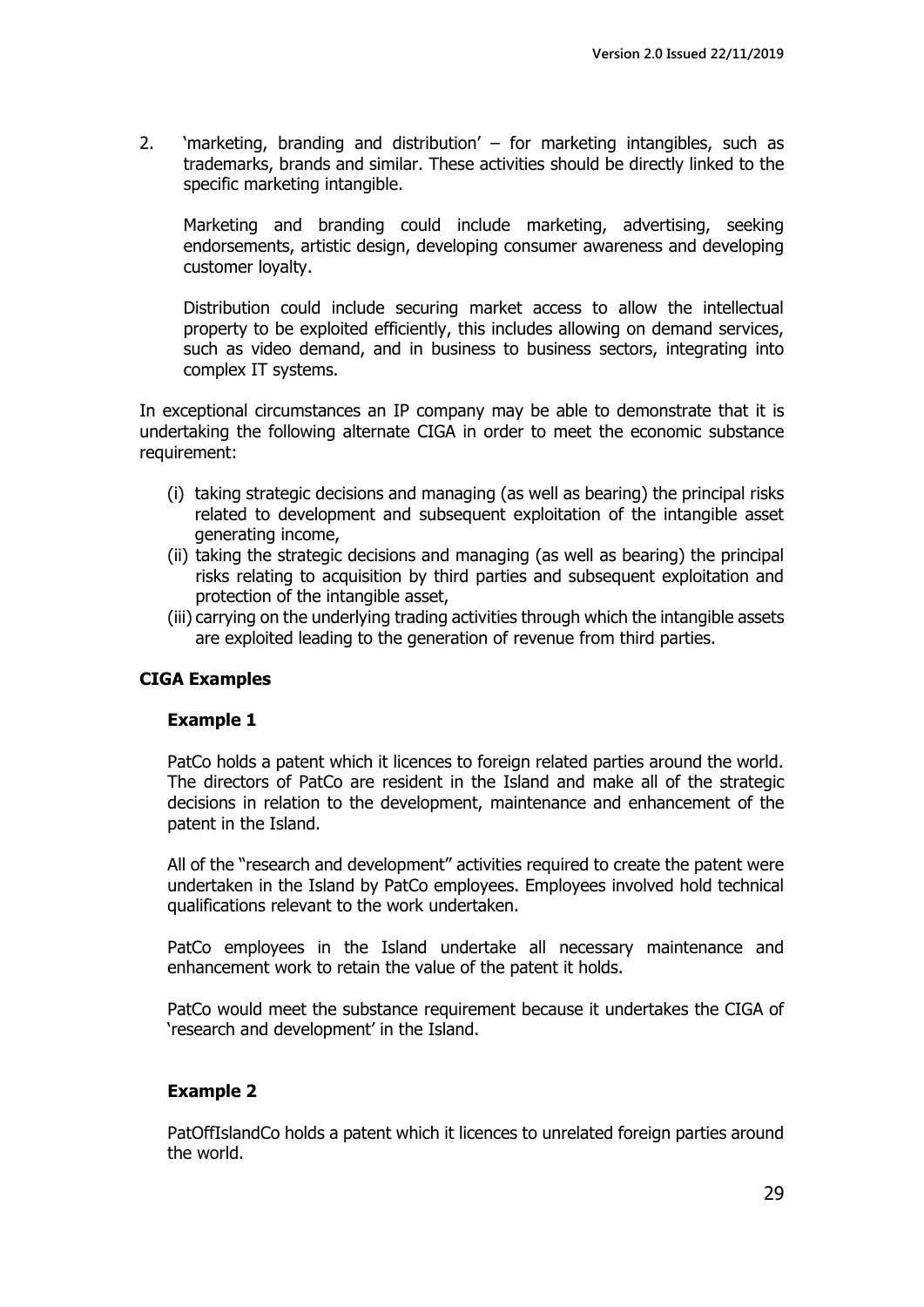Some of the directors of PatOffIslandCo are resident in the Island but the majority are resident where the activities take place, and all the strategic decisions in relation to the development, maintenance and enhancement of the patent actually take place outside the Island, at the locations where the company's activities take place.

All of the "research and development" activities required to create the patent were undertaken in various locations outside the Island. Employees involved hold technical qualifications relevant to the work undertaken.

PatOffIslandCo does not undertake maintenance and enhancement work to retain the value of the patent.

PatOffIslandCo does not undertake the CIGA for IP Companies in the Island.

A company is not required to undertake all of the CIGA listed in the legislation in each accounting period. However, the company will be required to demonstrate that it was undertaking in the Island the CIGA relevant to the type(s) of IP asset(s) it held throughout the accounting period.

Due credit will be given for research and development, or marketing, branding and distribution undertaken in the Island by the company in earlier periods, the value of which is being realised by the exploitation of the IP asset in the current period.

Periodic decisions by non-resident directors or board members, or local staff passively holding intangible assets, will not be capable of demonstrating CIGA for IP.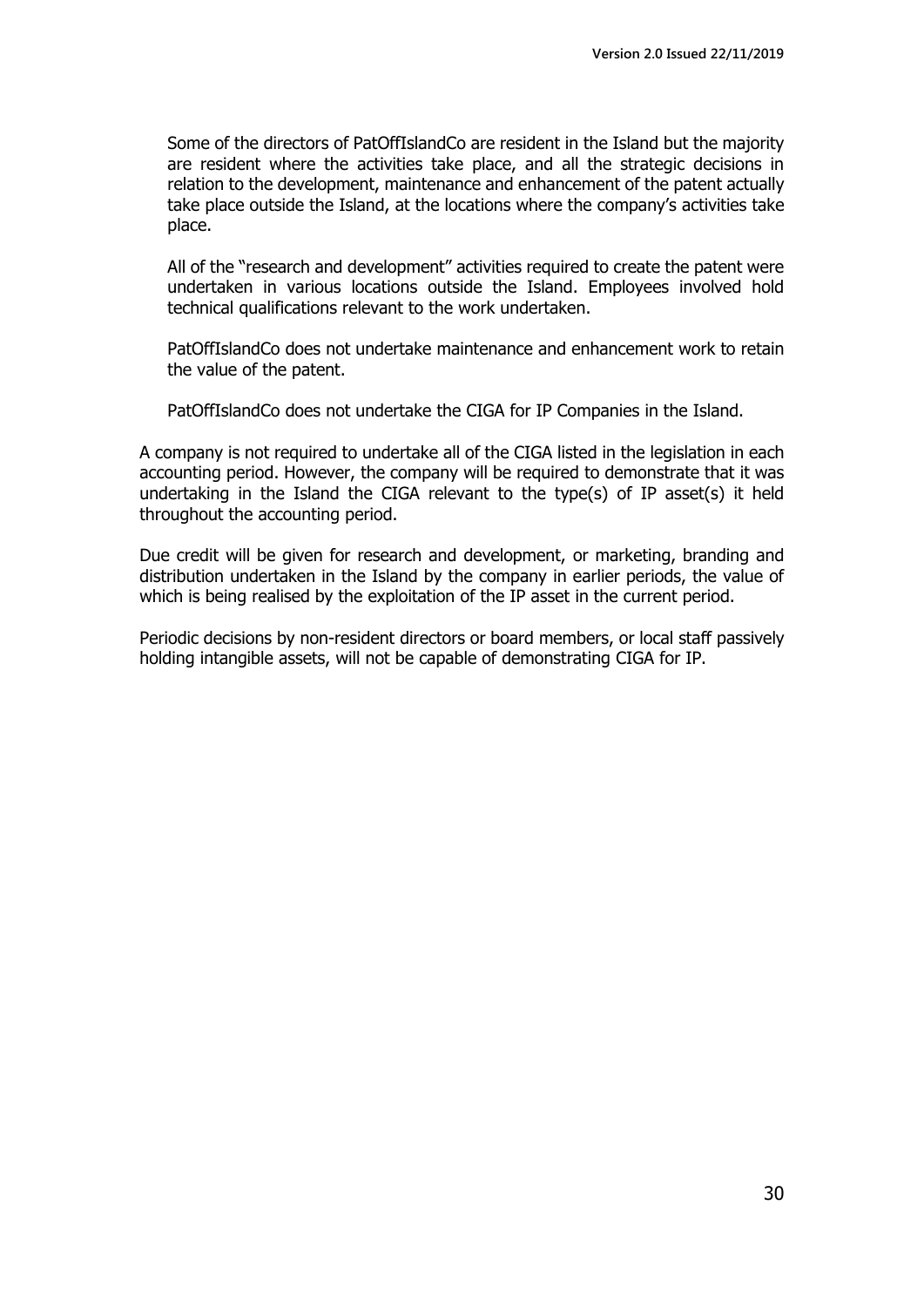# <span id="page-31-0"></span>**4.10 High Risk IP Company**

Where a company receives income from IP, it will also have to consider if it is a "high risk IP company", which is defined in the legislation.

There is a rebuttable presumption that a high risk IP company has failed the substance requirement as the risks of artificial profit shifting are considered to be greater. As a result the competent authority will exchange all of the information, provided by the company, with the relevant EU Member State competent authority where the immediate parent company, ultimate parent company and/or ultimate beneficial owner is resident. Such exchange of information will be in accordance with the existing international tax exchange agreements.

To rebut the presumption and not incur further sanctions (see below), a high risk IP company will have to produce materials which will explain how the DEMPE (Development, enhancement, maintenance, protection and exploitation) functions have been under its control, and that this has involved people who are highly skilled and perform their core activities in the Island.

The high evidential threshold requires

- Detailed business plans which clearly lay out the commercial rationale for holding the Intellectual Property asset(s) in the Island;
- Concrete evidence that the decision making is taking place in the Island, and not elsewhere; and
- Information on employees in the Island, their experience, the contractual terms, their qualifications, and their length of service.

Periodic decisions by non-resident directors or board members, or local staff passively holding intangible assets, cannot rebut the presumption.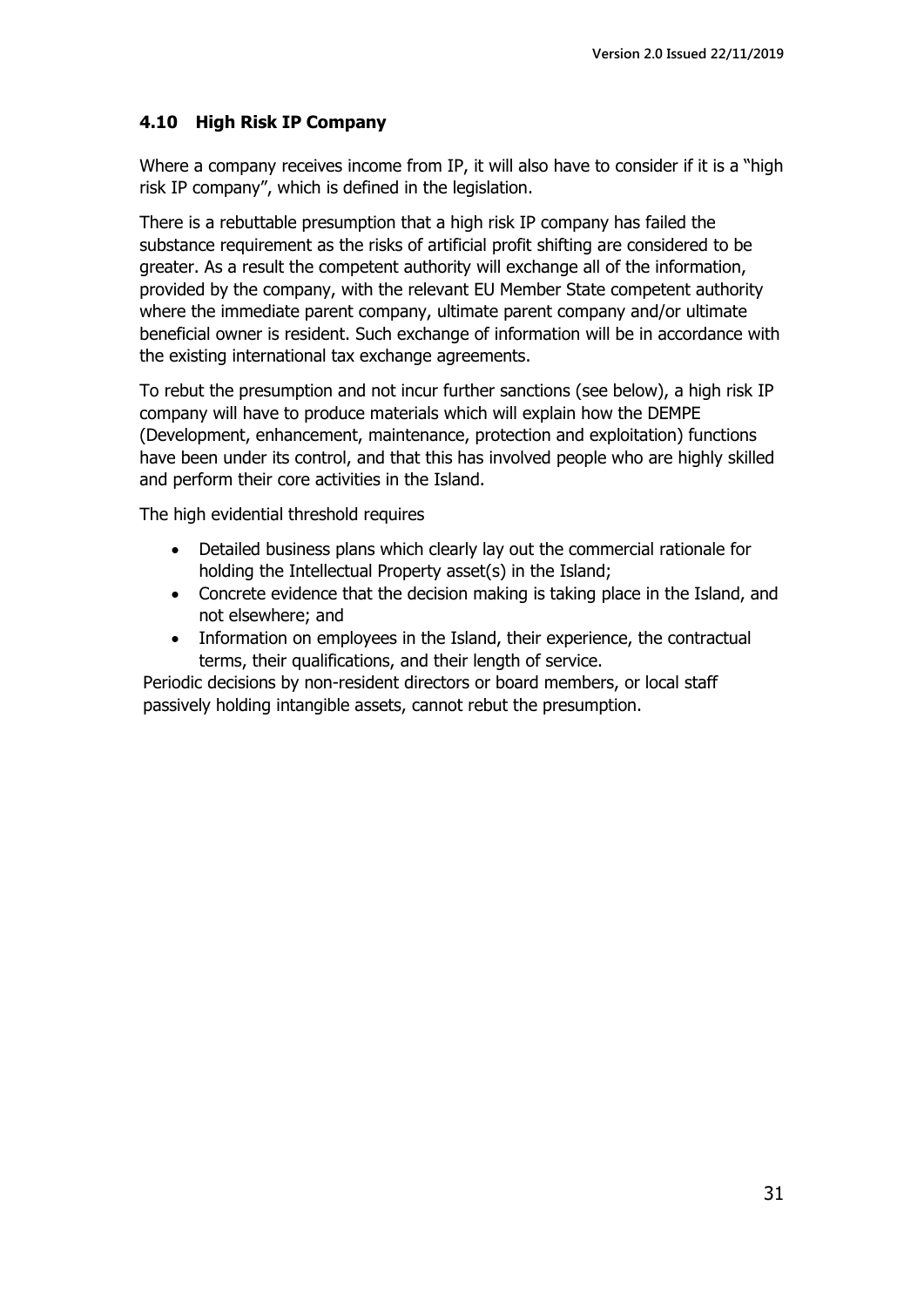# <span id="page-32-0"></span>**4.11 Group/connected person**

The legislation in Guernsey and the Isle of Man use the term group which is a collection of enterprises related through ownership or control such that it is either required to prepare Consolidated Financial Statements for financial reporting purposes under applicable accounting principles or would be so required if equity interests in any of the enterprises were traded on a public securities exchange.

The legislation in Jersey uses the term connected person which is defined in Article 3A Income Tax (Jersey) Law 1961, which looks at control through both a group of companies, and also the natural persons involved with such companies.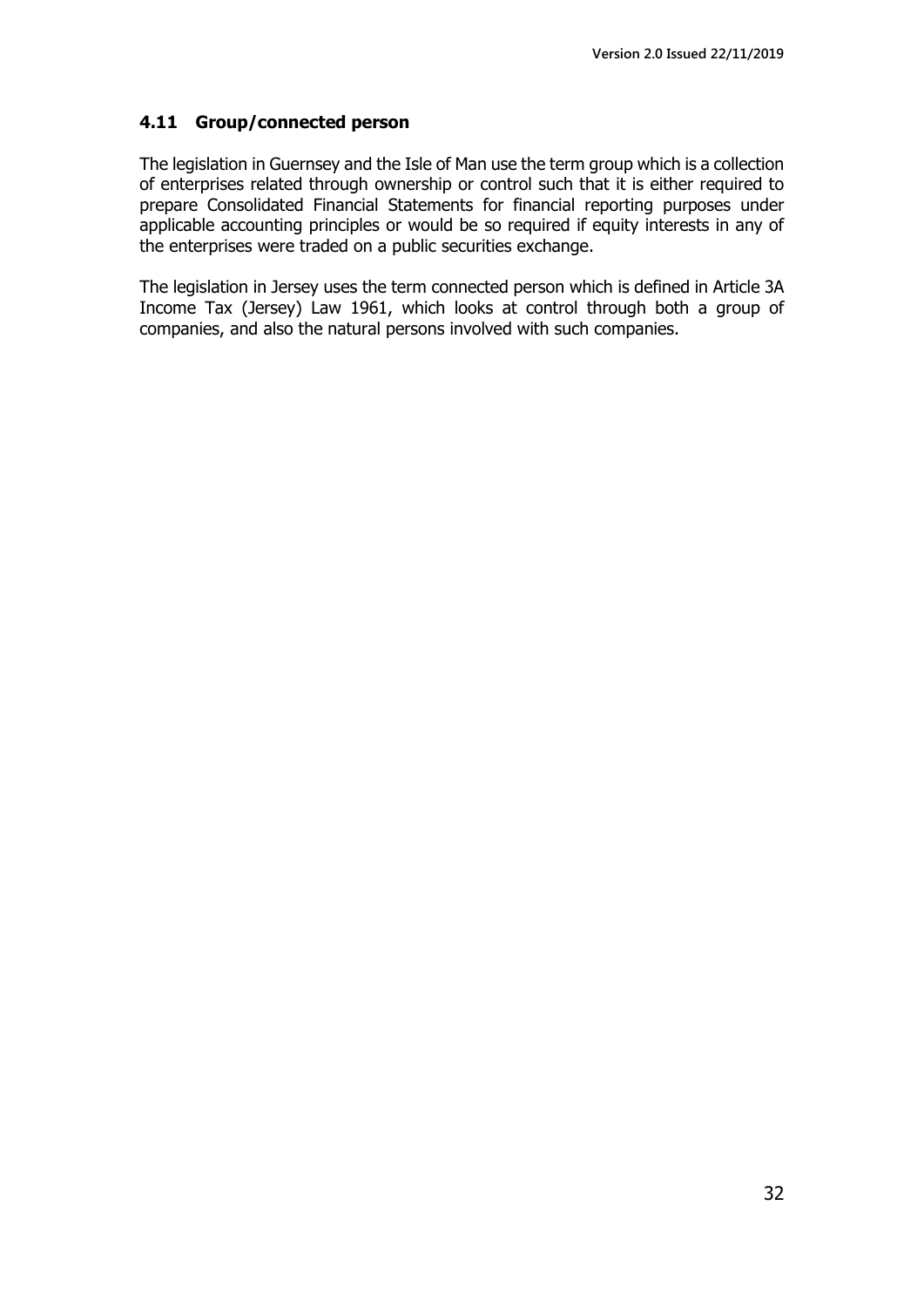## <span id="page-33-0"></span>**5 Directed and Managed**

Tax resident companies undertaking relevant activities are required to be directed and managed in the Island in addition to undertaking CIGA in the Island.

### <span id="page-33-1"></span>**5.1 What is the directed and managed requirement?**

The requirement to be directed and managed in the Island ("the directed and managed test") is a separate test to the case law "central management and control" test used in determining the tax residence of a company.

Companies which meet the 'management and control' test for tax residence will still need to ensure that they also meet the directed and managed requirement in order to have adequate substance.

This requirement consists of the following parts, all of which must be complied with for each accounting period:

- a) the Board of Directors must meet in the Island at an adequate frequency given the level of decision making required;
- b) during the meetings in the Island, there must be a quorum of the Board of Directors physically present in the Island;
- c) strategic decisions of the company must be set at meetings of the Board of Directors and the minutes must reflect those decisions; If a company has one director, then they should evidence that written resolutions were passed by that director when he is physically present in the Island;
- d) the Board of Directors, as a whole, must have the necessary knowledge and expertise to discharge their duties as a board; and
- e) all minutes and company records must be kept in the Island

In cases where there are corporate directors, these will be looked through, to the individuals (officers of the corporate director) actually performing the duties of the director.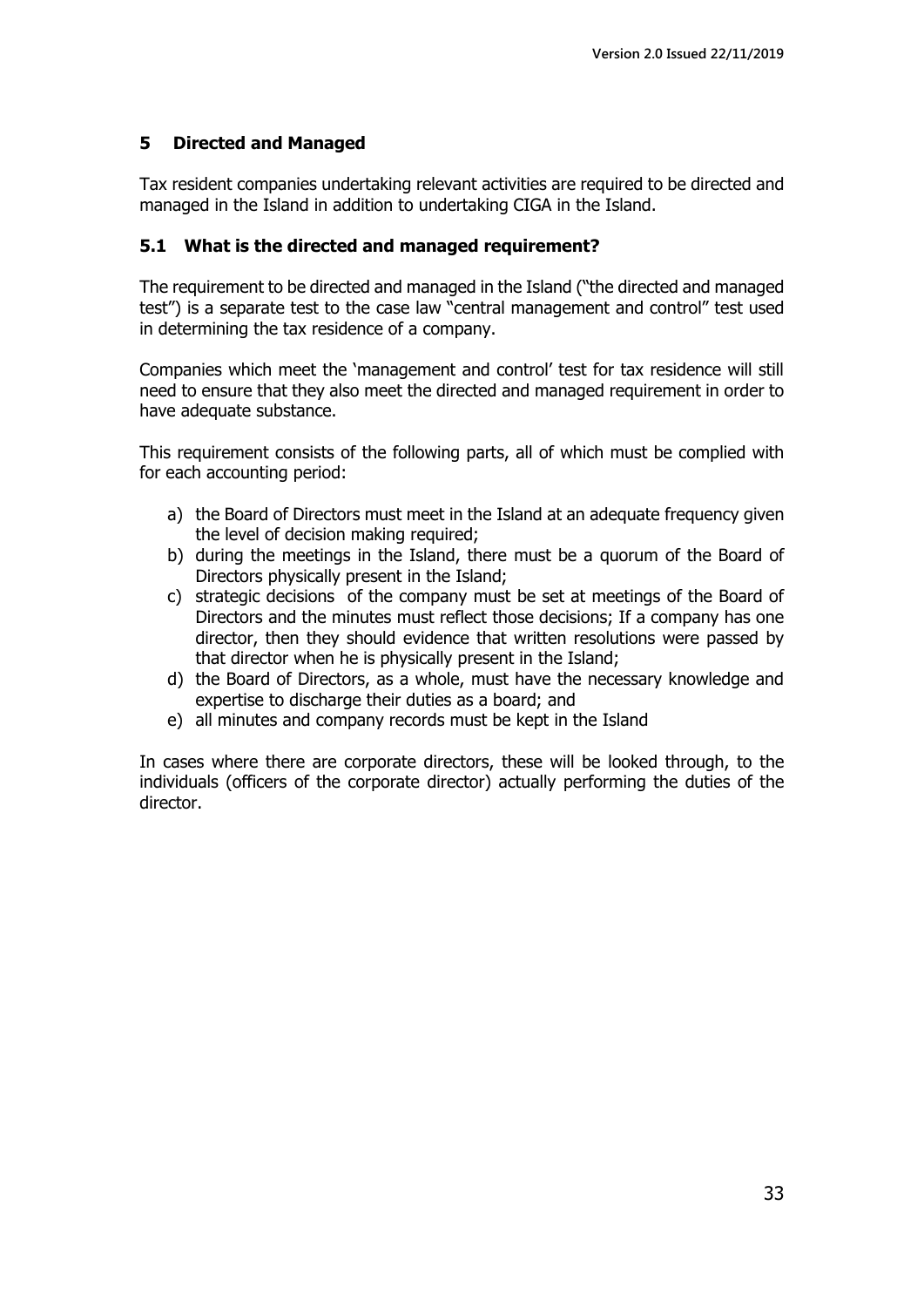## **5.1.1 Interactions with Company Law**

There is an expectation that companies will meet the standards required under Company Law, and associated regulations, orders and guidelines, relevant to them.

In interpreting the directed and managed requirement the Revenue Authorities will have regard to the Company Law, and associated regulations, orders and guidelines applicable in their jurisdiction, the basis of which are:

| Jersey -     | Companies (Jersey) Law 1991        |
|--------------|------------------------------------|
| Guernsey -   | Companies (Guernsey) Law, 2008 and |
|              | Companies (Alderney) Law, 1994     |
| Isle of Man- | Companies Act 1931,                |
|              | Companies Act 2006 and             |
|              | Foreign Companies Act 2014         |

### **5.1.2 Meetings of the Board of Directors**

It is expected that any commercially run company will need to have meetings of its board of directors in line with the levels of activities it conducts, and it is at those meetings that the decisions required to run the company are made.

The directed and managed test is designed to ensure that there are an adequate number of such board meetings held and attended in the Island, and that at each of those meetings there is a quorum of directors physically present in the Island.

Quorum in this context will be determined in accordance with Companies Law and the company's Articles.

It is recognised that at times for any company, directors may be abroad for nonbusiness reasons when they are required to make a decision, or meetings may need to be held overseas, for example when completing certain transactions where face to face negotiations might be vital to a successful outcome.

The test does not require every board meeting to be held in the Island, or for a quorum of directors to be physically present at every meeting that is held in the Island.

However, it does require those conditions to be met in relation to each meeting that the company considers to count towards demonstrating that board meetings are held in the Island at an adequate frequency given the level of decision making required.

The other conditions outlined at c)-e) in section 1.1 above apply generally, not just in respect of the meetings that count towards the requirement for adequate frequency.

Where company law permits the company to have a sole director, that sole director will conduct the board business by written resolution instead of holding a board meeting. In such cases, the director must be physically present in the Island when they consider the points and sign each resolution. In these specific circumstances, this will be taken to be equivalent to a quorate board meeting for the purposes of the test.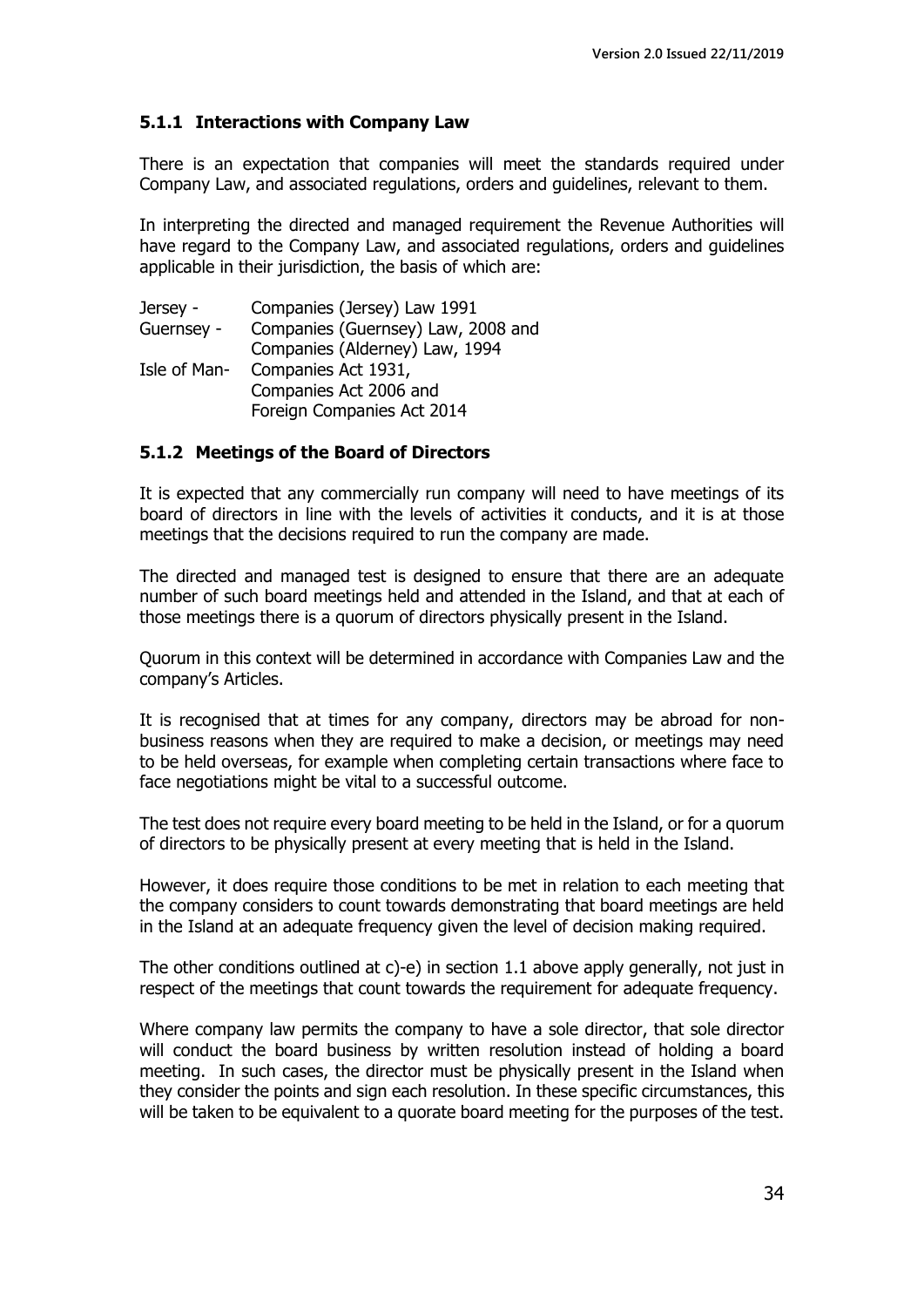What constitutes an adequate number of meetings in the Island will be dependent on the activities of the company. However, it is generally expected that the majority of board meetings will be held in the Island in order to meet the requirement.

It is also expected that even for companies with a minimal level of activity there will be at least one meeting of its board of directors held in the Island in each year.

The requirement also looks to ensure that the board is a decision making body, in that it has the necessary knowledge and experience, and is not simply giving effect to decisions taken outside the Island - whether those decisions are taken by the directors or others.

If there is evidence that substantive decision making is taking place in any forums, or by any persons, without reference to or the oversight to the board of directors, it is unlikely to be accepted that the board of directors is making the strategic decisions.

The minutes of the board meetings should refer to all the relevant decisions taken, even those where the board considers courses of action and rejects them.

### **Example**

A board may have a standing item to review how well a major IT contractor is meeting their performance obligations. As there is a good relationship, generally nothing arises from this oversight review, however the fact it has been considered should have been minuted.

### **5.1.3 Keeping minutes of all board meetings and company records in the Island**

Where a company is incorporated in the Island, the company records include those which must be kept and retained in line with the applicable Company Law in the Island.

Where a company is incorporated outside of the Island, the company records must accord with both the applicable laws of that jurisdiction and those in the Island.

Where it is not legally possible to hold a document, for example the share register in the Island, there must be a mirror copy, or access to the original, available in the Island.

The minutes of the board meeting held in the Island should include all the supporting documents for such meetings, and other major documentation required by the Board of Directors to make their decisions. For example major funding documentation and mortgages.

It is expected that generally the original/ signed physical copies would be held in the Island. Where records are held electronically, it is sufficient that such records are maintained and accessible in the Island, and not that the relevant data centre is necessarily located in the Island.

## <span id="page-35-0"></span>**5.2 Companies in liquidation**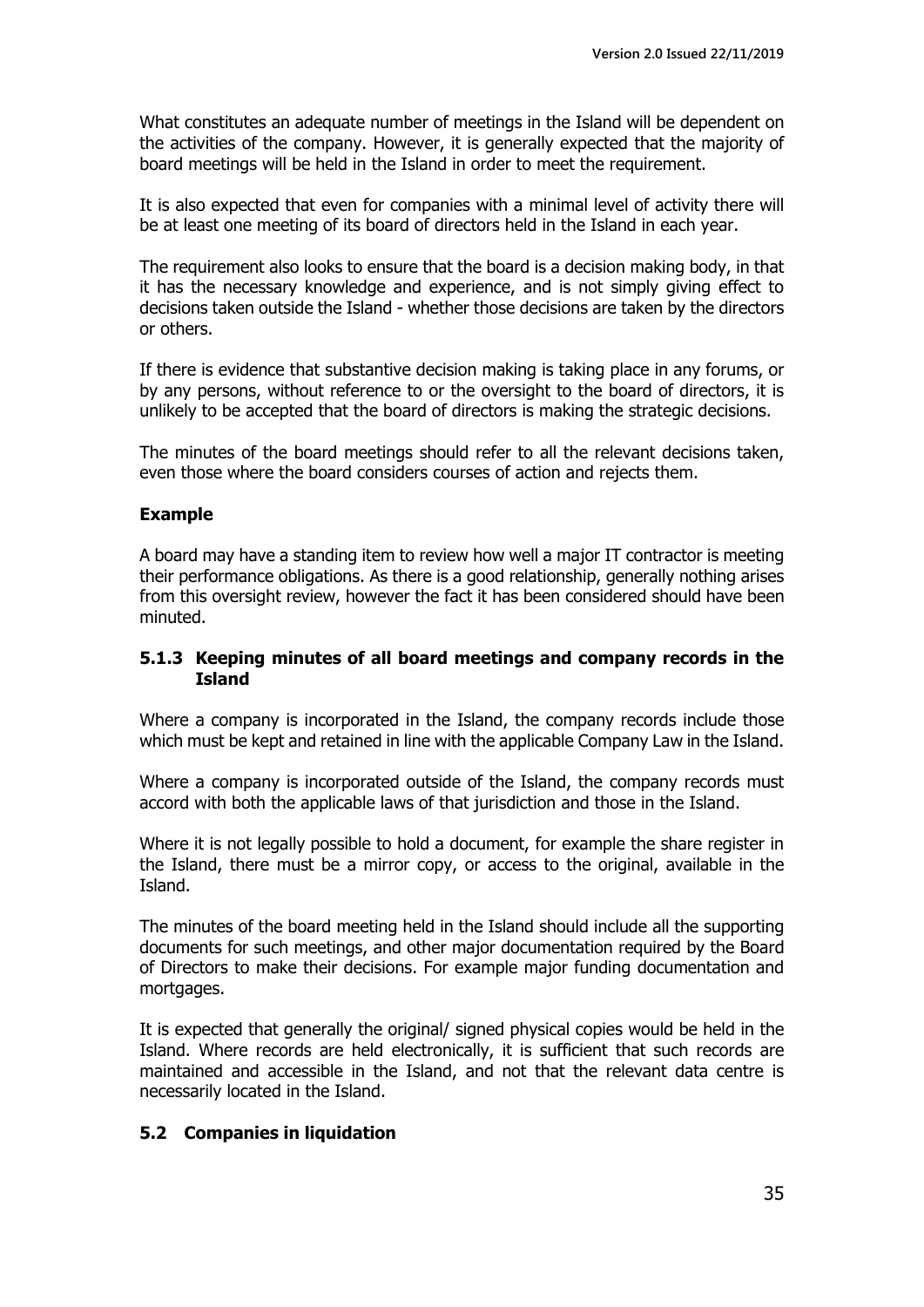If a company in liquidation is still carrying on a relevant activity, for example it continues to generate income from financing and leasing, then it is subject to the substance requirements.

As generally when a liquidator is appointed all powers of the directors cease, it will be the liquidators of the company that are required to demonstrate that the company is directed and managed in the Island and for the directed and managed test the board of directors should be taken to be the liquidator.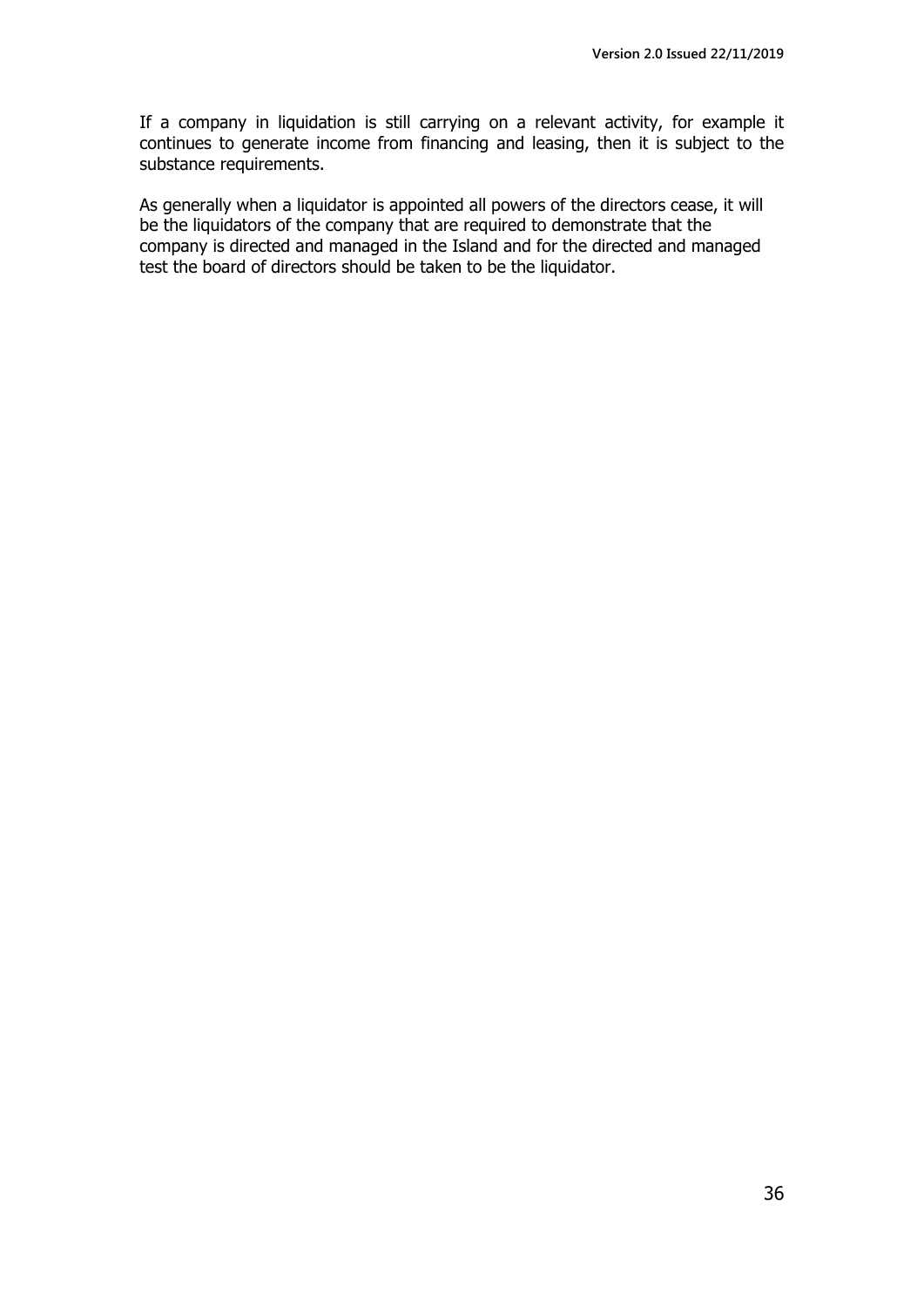## <span id="page-37-0"></span>**6 Employees**

For the purposes of the substance requirements, the term "employees" is not limited to individuals that are legally employed by the company itself.

Employees in this context is similar to the definition of employees used by the EU in relation to small to medium-sized enterprises ("SMEs").

Employees for this purpose includes:

- (a) employees;
- (b) persons working for the enterprise being subordinated to it and deemed to be employees under Island law; and
- (c) owner-managers and directors

Apprentices or students engaged in vocational training with an apprenticeship or vocational training contract are not included,

The employee count will be based on the number of full time equivalents (FTEs), i.e. the number of persons who worked full time within the company in question, or on its behalf during the entire period under consideration.

If the company outsources, contracts or delegates some or all of its activity, then the resources of the service provider in the Island will be taken into consideration when determining whether the adequate people test is met. However, there must be no double counting if the services are provided to more than one company. The company remains responsible for ensuring accurate information is reported on its return and this will include precise details of the resources employed by its service providers, for example based on the use of timesheets.

The work of persons who have not worked the full year, the work of those who have worked part-time, regardless of duration, and the work of seasonal workers are counted as fractions of an FTE. For this purpose, a standard working week will be considered as 35 hours.

Directors should be counted as a fraction of an FTE commensurate with the time commitment of the role.

In most circumstances better qualified staff are more efficient and, as such, fewer may be required. Increases in digitalisation and automation of processes may, however, also mean that fewer staff are required.

When considering what an adequate number of qualified employees is, this must relate to the employees needed to be able to conduct the relevant activity as a whole (not just the CIGA).

The qualifications that are considered to be adequate will depend on the relevant sector that the company has activity in, the CIGA undertaken on the Island and the duties performed by those employees.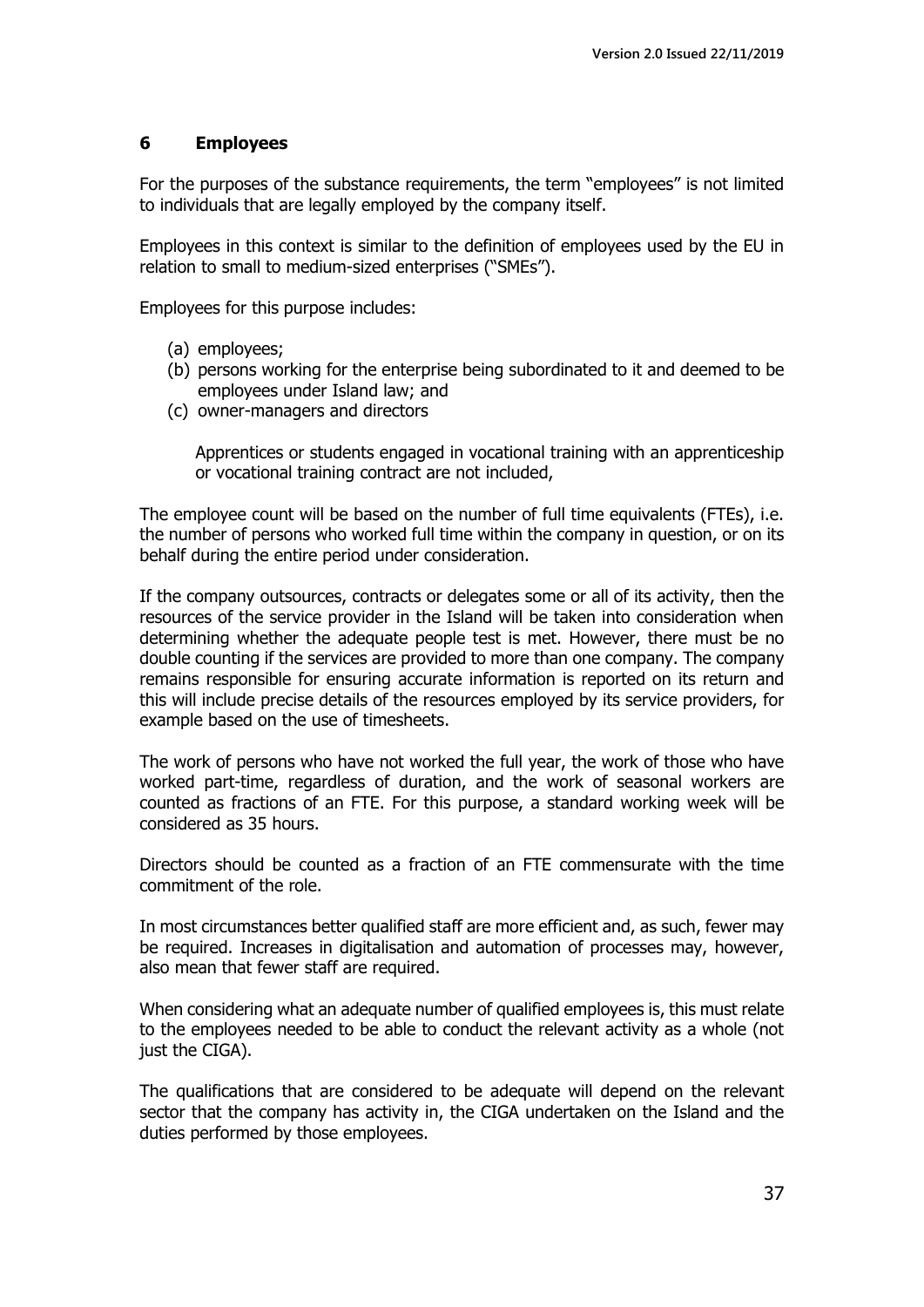Qualifications taken into account could include academic qualifications, vocational qualifications, relevant industry technical qualifications and also qualification by relevant experience.